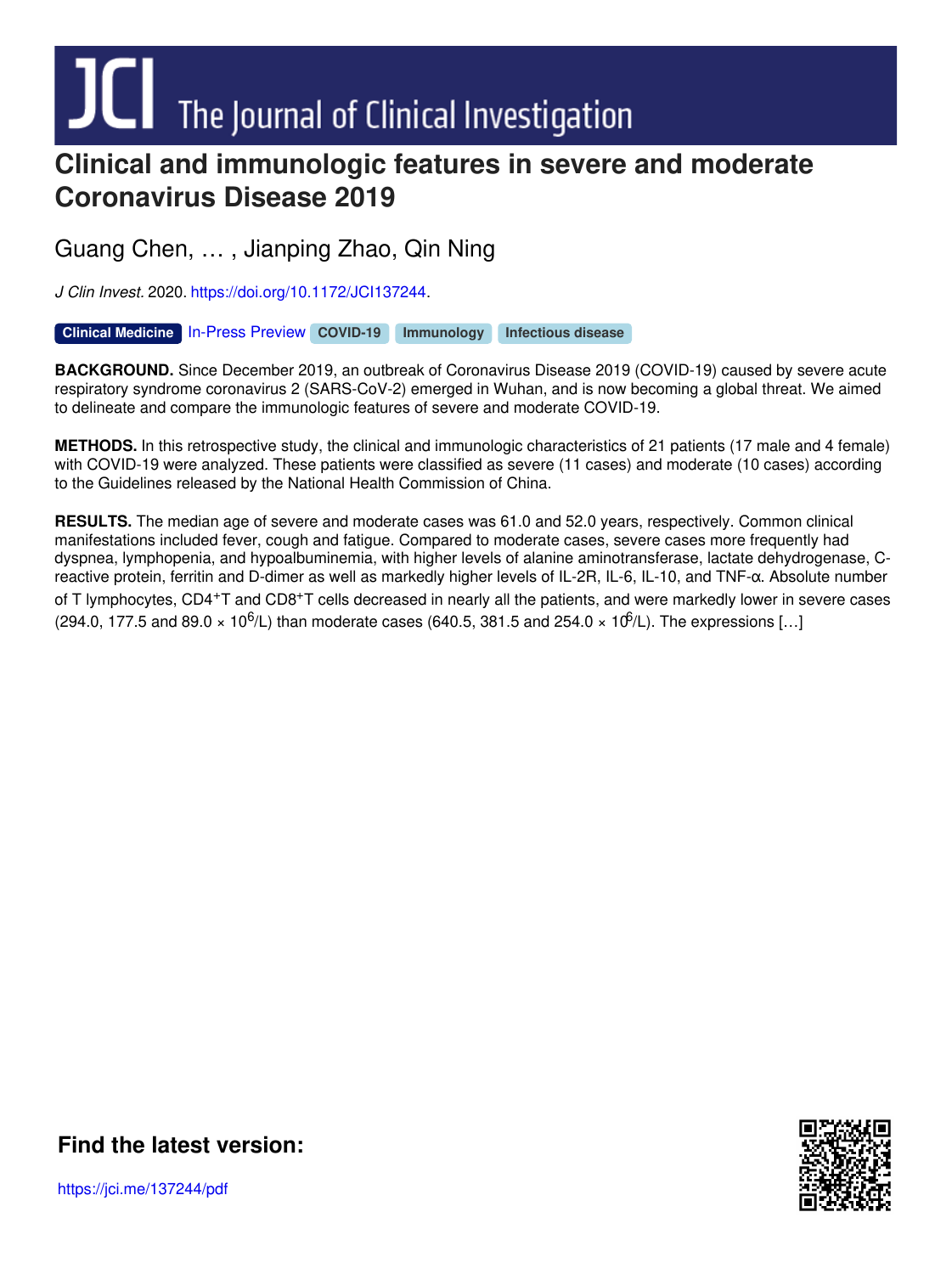| $\mathbf{1}$   | Clinical and immunologic features in severe and moderate Coronavirus Disease 2019                                                                                               |
|----------------|---------------------------------------------------------------------------------------------------------------------------------------------------------------------------------|
| $\overline{2}$ | Guang Chen <sup>1*</sup> , Di Wu <sup>1*</sup> , Wei Guo <sup>1*</sup> , Yong Cao <sup>2*</sup> , Da Huang <sup>1†</sup> , Hongwu Wang <sup>1†</sup> , Tao Wang <sup>2†</sup> , |
| 3              | Xiaoyun Zhang <sup>1†</sup> , Huilong Chen <sup>1</sup> , Haijing Yu <sup>1</sup> , Xiaoping Zhang <sup>1</sup> , Minxia Zhang <sup>3</sup> , Shiji Wu <sup>3</sup> ,           |
| 4              | Jianxin Song <sup>1</sup> , Tao Chen <sup>1</sup> , Meifang Han <sup>1</sup> , Shusheng Li <sup>4</sup> , Xiaoping Luo <sup>5</sup> , Jianping Zhao <sup>2</sup> , Qin          |
| 5              | $\mathrm{Ning}^1$                                                                                                                                                               |
| 6              |                                                                                                                                                                                 |
| 7              | <sup>1</sup> Department and Institute of Infectious Disease, Tongji Hospital, Tongji Medical College,                                                                           |
| 8              | Huazhong University of Science and Technology, Wuhan, China                                                                                                                     |
| $9\,$          | <sup>2</sup> Department of Respiratory Disease, Tongji Hospital, Tongji Medical College, Huazhong                                                                               |
| 10             | University of Science and Technology, Wuhan, China                                                                                                                              |
| 11             | <sup>3</sup> Department of Laboratory Medicine, Tongji Hospital, Tongji Medical College, Huazhong                                                                               |
| 12             | University of Science and Technology, Wuhan, China                                                                                                                              |
| 13             | <sup>4</sup> Department of Emergency Medicine, Tongji Hospital, Huazhong University of Science and                                                                              |
| 14             | Technology, Wuhan, China                                                                                                                                                        |
| 15             | <sup>5</sup> Department of Pediatrics, Tongji Hospital, Tongji Medical College, Huazhong University of                                                                          |
| 16             | Science and Technology, Wuhan, China                                                                                                                                            |
| 17             |                                                                                                                                                                                 |
| 18             | Authorship note: GC, DW, WG and YC share first authorship; DH, HW, TW and XZ are co-                                                                                            |
| 19             | second authors                                                                                                                                                                  |
| 20             | Address correspondence to: Qin Ning, Department and Institute of Infectious Disease, Tongji                                                                                     |
| 21             | Hospital, Tongji Medical College, Huazhong University of Science and Technology, No. 1095,                                                                                      |
| 22             | Jiefang Avenue, Wuhan 430030, China. Phone: 86.27.8366.2391; Email: qning@vip.sina.com.                                                                                         |
| 23             | Or to Di Wu, Department and Institute of Infectious Disease, Tongji Hospital, Tongji Medical                                                                                    |
| 24             | College, Huazhong University of Science and Technology, No. 1095, Jiefang Avenue, Wuhan                                                                                         |
| 25             | 430030, China. Phone: 86.27.8366.2391; Email: woody 1984@163.com.                                                                                                               |
| 26<br>27       | Conflict of interest: The authors have declared that no conflict of interest exists.                                                                                            |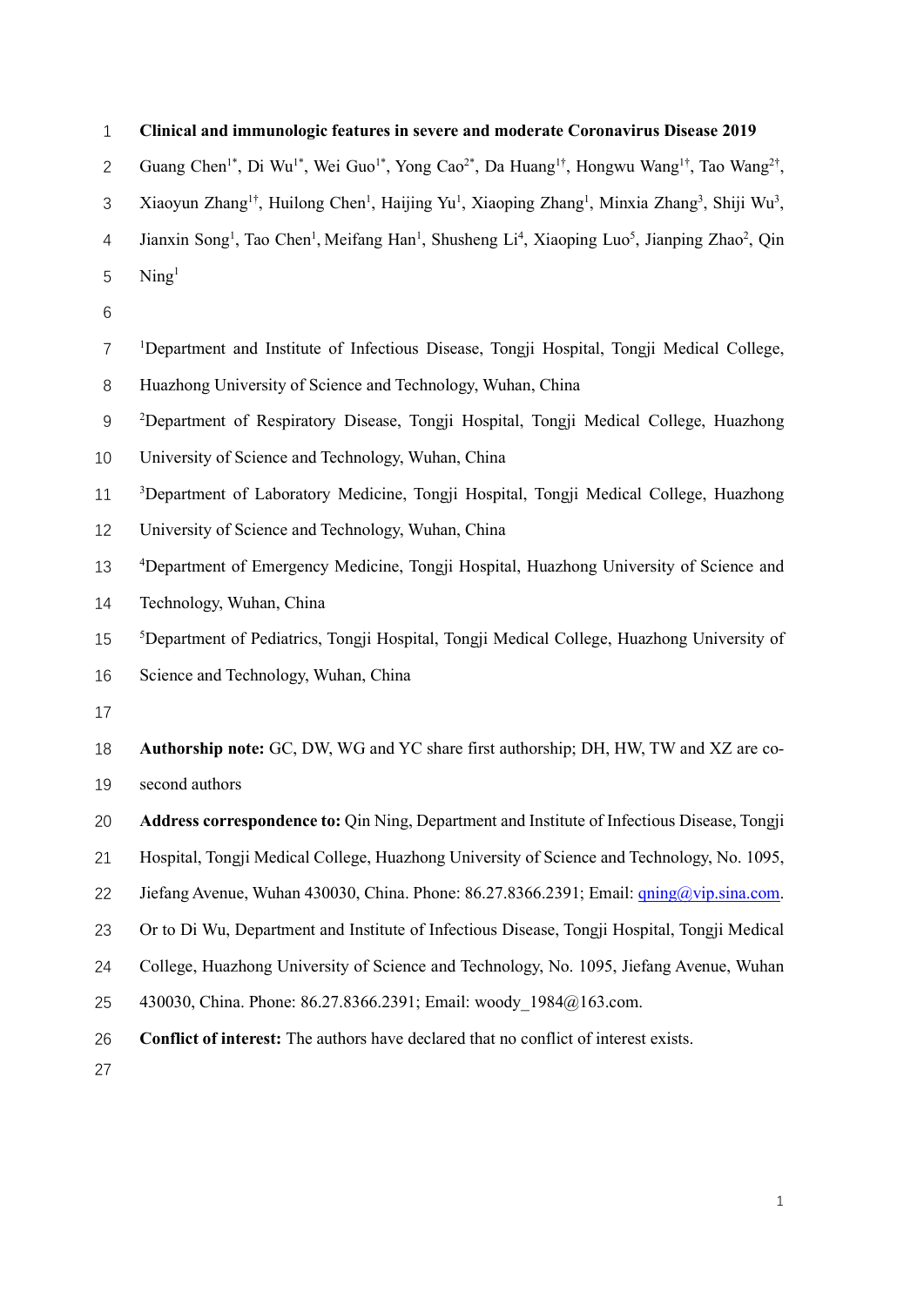#### Abstract

Background: Since December 2019, an outbreak of Coronavirus Disease 2019 (COVID-19) caused by severe acute respiratory syndrome coronavirus 2 (SARS-CoV-2) emerged in Wuhan, and is now becoming a global threat. We aimed to delineate and compare the immunologic features of severe and moderate COVID-19.

Methods: In this retrospective study, the clinical and immunologic characteristics of 21 patients

(17 male and 4 female) with COVID-19 were analyzed. These patients were classified as severe

(11 cases) and moderate (10 cases) according to the Guidelines released by the National Health Commission of China.

Results: The median age of severe and moderate cases was 61.0 and 52.0 years, respectively. Common clinical manifestations included fever, cough and fatigue. Compared to moderate cases, severe cases more frequently had dyspnea, lymphopenia, and hypoalbuminemia, with higher levels of alanine aminotransferase, lactate dehydrogenase, C-reactive protein, ferritin and D-dimer as well as markedly higher levels of IL-2R, IL-6, IL-10 and TNF-α. Absolute 42 number of T lymphocytes,  $CD4+T$  and  $CD8+T$  cells decreased in nearly all the patients, and 43 were markedly lower in severe cases (294.0, 177.5 and  $89.0 \times 10^{6}/L$ ) than moderate cases 44 (640.5, 381.5 and 254.0  $\times$  10<sup>6</sup>/L). The expressions of IFN- $\gamma$  by CD4<sup>+</sup>T cells tended to be lower in severe cases (14.1%) than moderate cases (22.8%).

Conclusion: The SARS-CoV-2 infection may affect primarily T lymphocytes particularly 47 CD4<sup>+</sup>T and CD8<sup>+</sup> T cells, resulting in decrease in numbers as well as IFN- $\gamma$  production. These potential immunological markers may be of importance due to their correlation with disease severity in COVID-19.

Trial registration: This is a retrospective observational study without a trial registration number.

Funding: This work is funded by grants from Tongji Hospital for Pilot Scheme Project, and partly supported by the Chinese National Thirteenth Five Years Project in Science and Technology for Infectious Disease (2017ZX10202201).

Role of funding source: The funding listed above supports the studies of infectious disease, including the emerging infectious disease.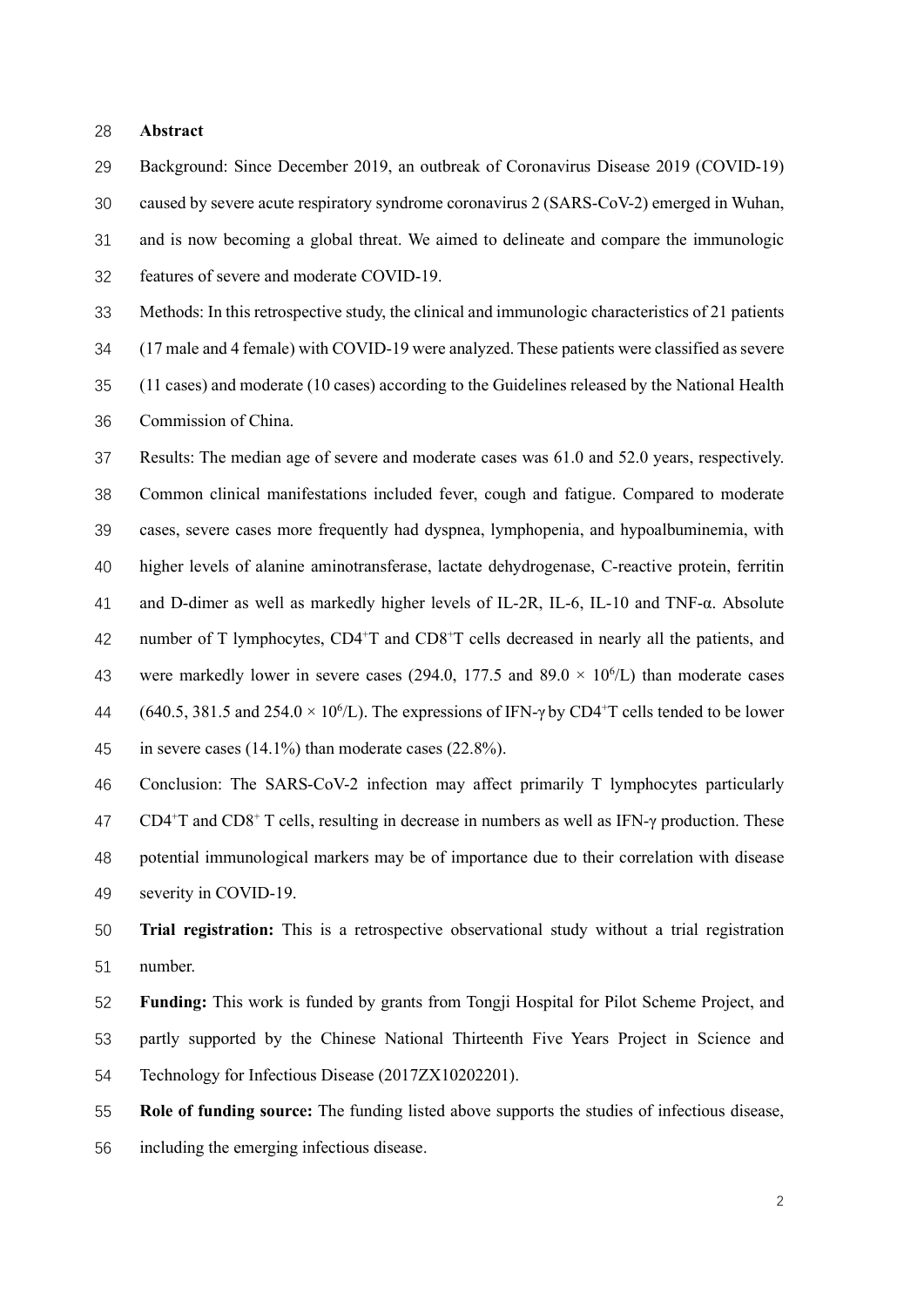Keywords: SARS-CoV-2; COVID-19; cytokines; lymphocytes; pneumonia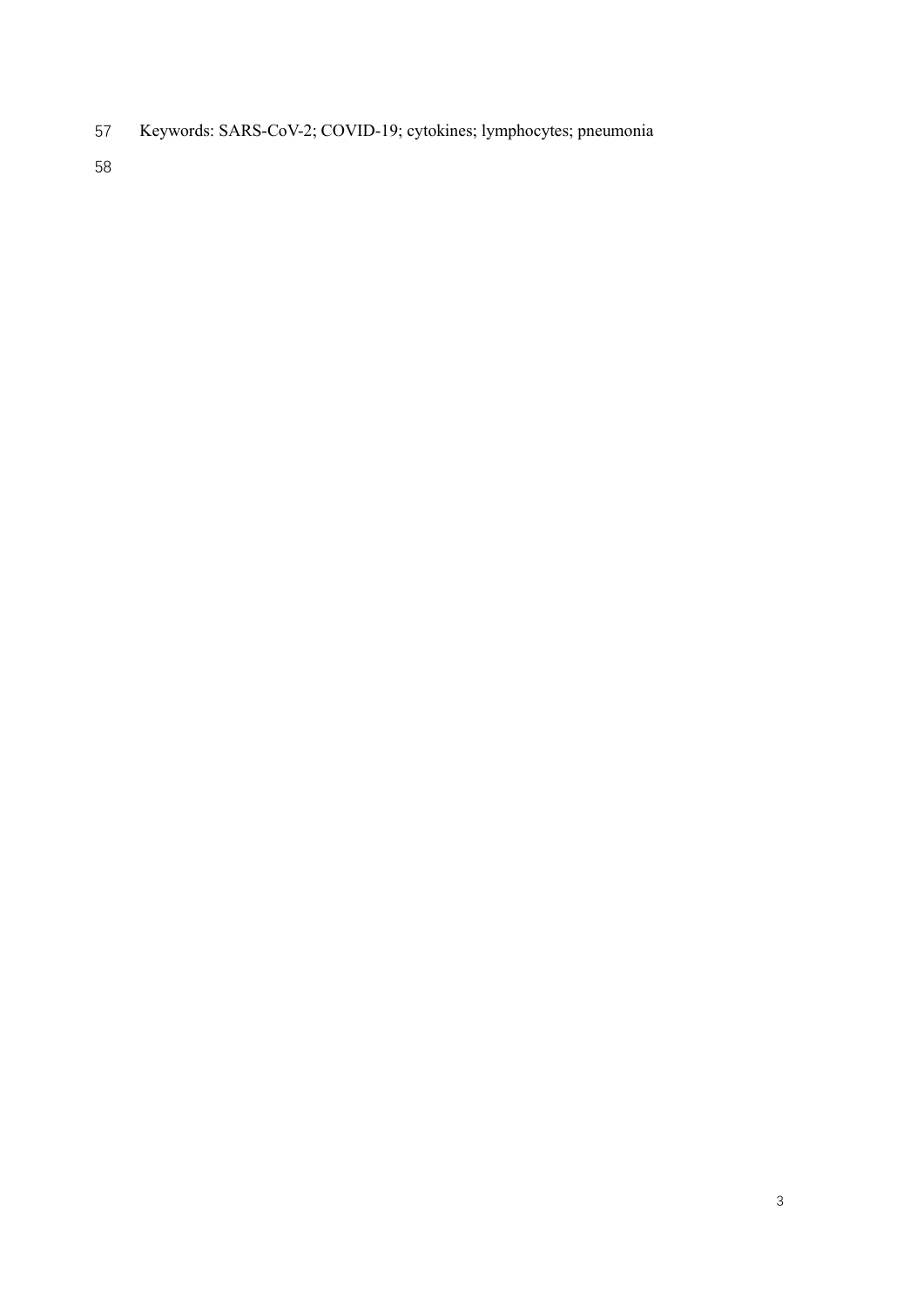#### Introduction

Coronaviruses (CoV) are a large family of respiratory viruses that can cause diseases ranging from the common cold to the Middle-East Respiratory Syndrome (MERS) and the Severe Acute Respiratory Syndrome (SARS) (1, 2), both of which are zoonotic in origin and induce fatal lower respiratory tract infection as well as extrapulmonary manifestations. The new coronavirus, officially designated as the severe acute respiratory syndrome coronavirus 2 (SARS-CoV-2), is a member of Beta-CoV lineage B, which was first identified in Wuhan by the Chinese Center for Disease Control and Prevention (CDC) (3, 4). Recent reports have provided evidence for person to person transmission of the SARS-CoV-2 in family and hospital settings (5, 6). As of February 27, 2020, the number of SARS-CoV-2 cases globally had eclipsed 82567, largely exceeding the total number of SARS cases during the 2003 epidemic, and more than 2810 people had now died. The outbreak of SARS-CoV-2-induced Coronavirus Disease 2019 (COVID-19) has put health authorities on high alert in China and across the globe.

It has been revealed that SARS-CoV-2 has a genome sequence 75% to 80% identical to the SARS-CoV and has more similarities to several bat coronaviruses (7). Both clinical and epidemiological features of patients with COVID-19 have recently been reported, demonstrating that the SARS-CoV-2 infection can cause clusters of severe respiratory illness with clinical presentations greatly resembling SARS-CoV, leading to intensive care unit (ICU) admission and high mortality (8). Clinical manifestations have included fever, fatigue, dry cough, shortness of breath, and acute respiratory distress syndrome. Additionally, a study of the first 41 laboratory-confirmed cases with COVID-19 showed that 63% of patients had lymphopenia, and cytokine storm could be associated with disease severity. However, information on immunologic features between severe and moderate COVID-19 is scarce (8).

In this study, we performed a comprehensive evaluation of characteristics of 21 patients with COVID-19 admitted to Tongji Hospital, Wuhan. We aimed to compare the clinical and immunologic features between severe cases and moderate cases. These findings may help us extend our understanding of the risk factors associated with disease severity in the SARS-CoV-2 infection.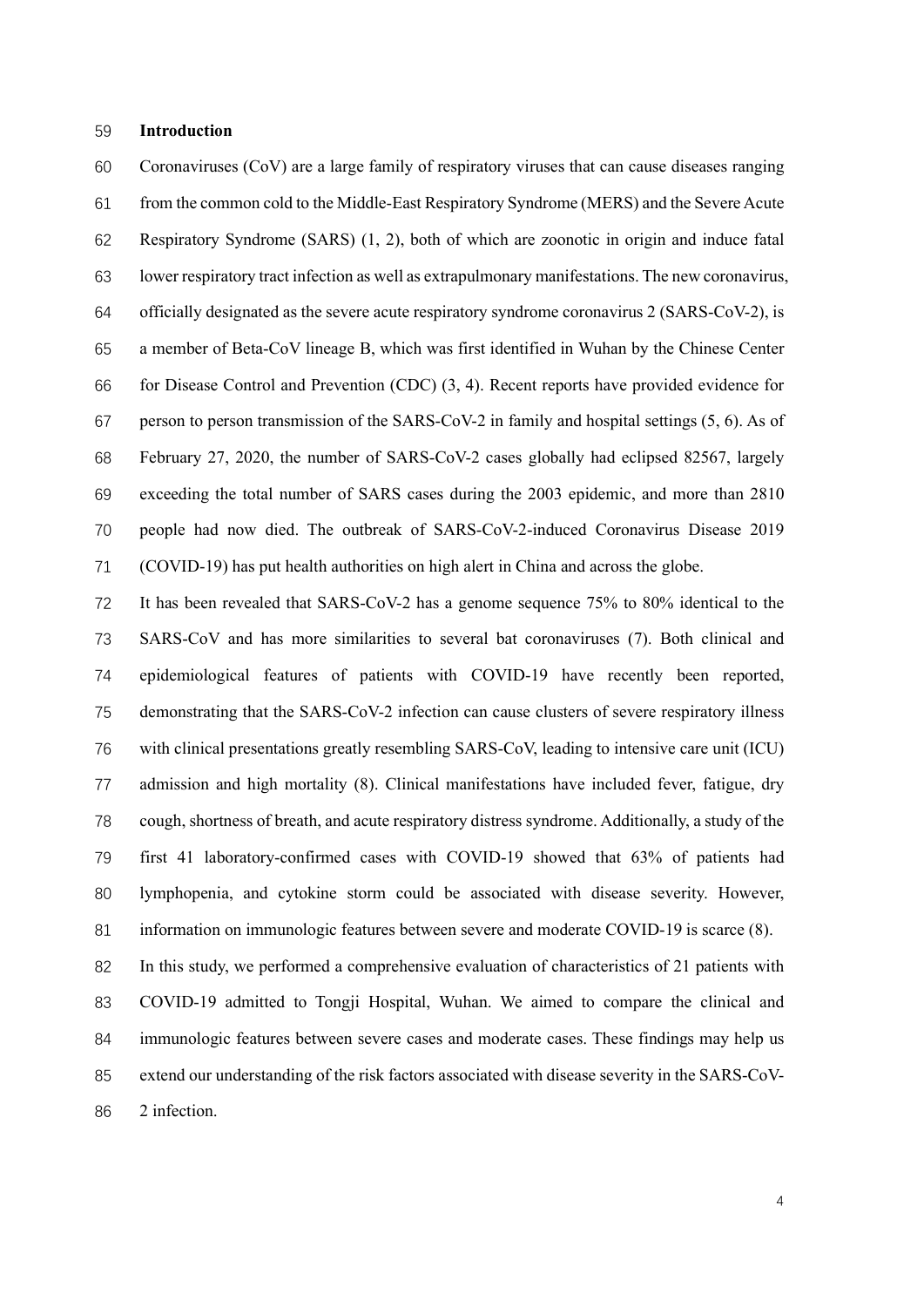#### Results

#### Patient demographics and baseline characteristics of severe and moderate COVID-19

As of January 27, 2020, a total of 21 admitted hospital patients with pneumonia were identified as laboratory-confirmed SARS-CoV-2 infection at Wuhan Tongji hospital. Of these patients, only four patients including a familial cluster of three confirmed cases had direct exposure to Huanan seafood market. According to the Guidelines for diagnosis and management of 93 COVID-19 (6<sup>th</sup> edition, in Chinese) issued by the National Health Commission of China (9), 11 (52.4%) patients with percutaneous oxygen saturation (SpO2)≤93% or respiratory rates ≥30 per min on room air who required high-flow nasal cannula or non-invasive mechanical ventilation using the Bilevel Positive Airway Pressure (BiPAP) mode to correct hypoxemia, were classified as having severe COVID-19, whereas 10 (47.6%) patients not reaching criteria of severe COVID-19 were considered as moderate. There were more male patients in both severe cases and moderate cases. The median age of the severe cases (61.0 years) was significantly older than moderate cases (52.0 years) (Table 1). More severe cases had comorbidity. The median time from onset of symptoms to first hospital admission was 8.0 days in severe cases and 7.0 days in moderate cases.

Four of eleven severe cases died at an average of 20 days after the onset of the illness. Of these four deceased patients, all of them were male and aged 50 years and older, with two cases having hypertension. Median age of deceased cases was 64.0 years old. Three of the deceased cases had arterial oxygen tension (PaO2) over inspiratory oxygen fraction (FiO2) (PaO2/FiO2) 107 ratio  $\leq 100$  on admission.

Excluding one patient without a clear history due to the disorder of consciousness (coma) (classified as severe case), the most common clinical manifestations at onset of illness include fever, cough, fatigue and myalgia. Less common symptoms include sputum production, diarrhea, headache and hemoptysis. Compared to moderate cases, chest tightness tended to be more common in severe cases. In addition, tachypnea and dyspnea were only developed in severe cases. All the severe cases developed dyspnea, and nine of them with SpO2≤93% showed no improved SpO2 even with high-flow nasal cannula, who were then ventilated using the BiPAP mode to treat hypoxemia. Arterial blood gas (ABG) test was performed in 10 patients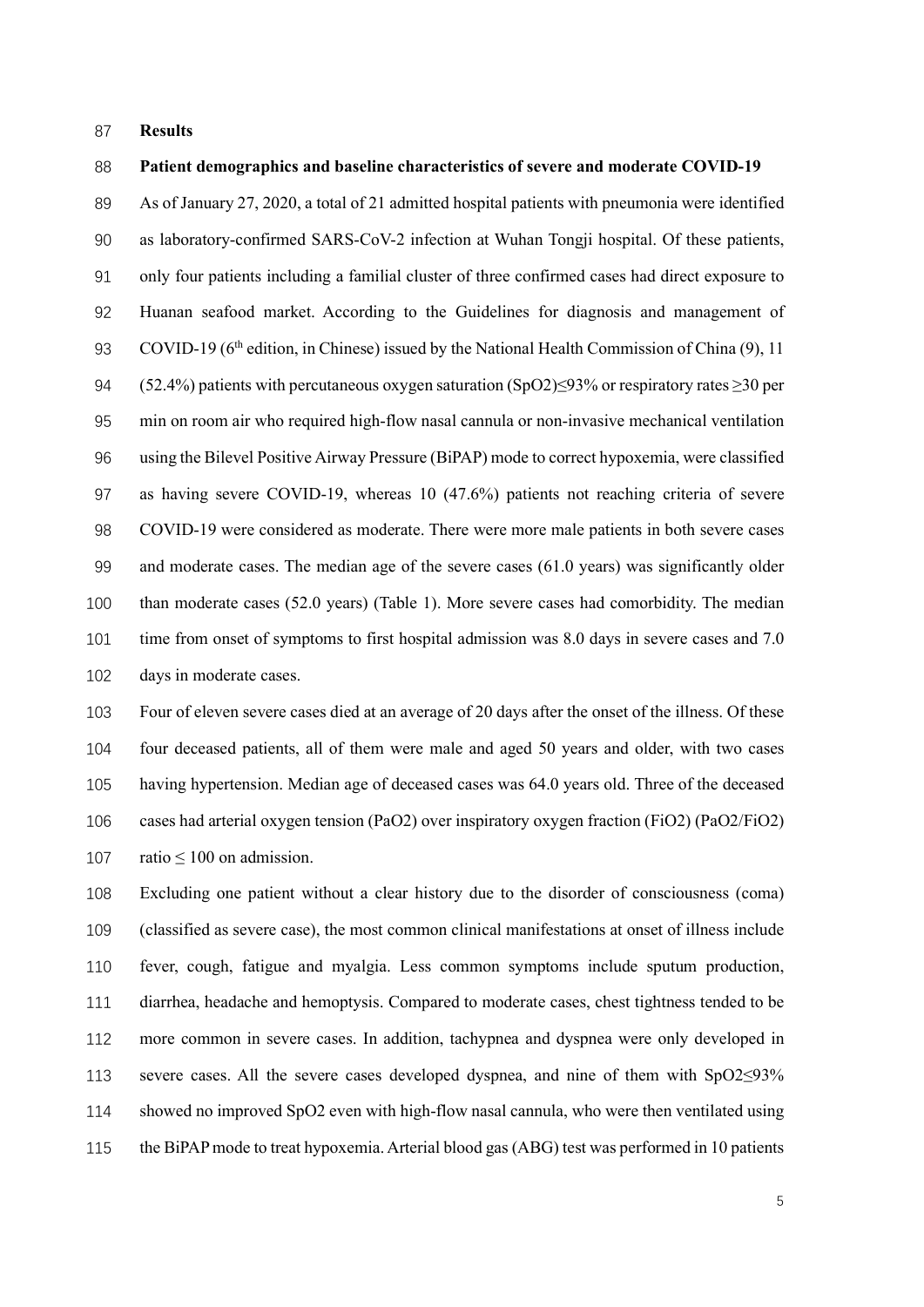on admission (six severe and four moderate cases). Of them, PaO2/FiO2 ratio was significantly

- lower in severe cases (104.8) than moderate cases (371.7), with 3 out of 6 severe patients below 100.
- 

#### Laboratory findings and CT scans of severe and moderate COVID-19

Compared with normal range, the whole blood count on admission of three (30%) moderate cases showed mild leucopenia, while white blood cell (WBC) counts were normal or slightly increased above the upper limit of normal (ULN) in all the severe cases (Table 2). Both WBC and neutrophil counts were significantly higher in severe cases than moderate cases. Whereas 125 lymphocyte counts were significantly lower in severe cases  $(0.7 \times 10^9 L)$  than moderate cases 126 (1.1  $\times$  10<sup>9</sup>/L). Lymphopenia (lymphocyte count <0.8  $\times$  10<sup>9</sup>/L) was developed in 8 (72.7%) severe cases and only 1 (10.0%) moderate cases (p=0.008). Overall, severe cases have increased 128 WBC count ( $p = 0.003$ ), but lower lymphocyte count ( $p = 0.049$ ).

Alanine aminotransferase (ALT) and aspartate aminotransferase (AST) levels were significantly higher in severe cases than moderate cases. Albumin concentrations were significantly lower in severe cases than moderate cases, and hypoalbuminemia (albumin<32g/L) was more frequent in severe cases (Table 2). Levels of lactate dehydrogenase (LDH), concentrations of serum high-sensitivity C-reactive protein (hsCRP), ferritin and D-dimer levels were markedly higher in severe cases than moderate cases. Besides, serum levels of procalcitonin tended to be higher in severe cases than in moderate cases. These results suggest an increased level of systemic inflammation in severe cases.

Interstitial lung abnormalities were observed in chest computed tomography (CT) scans of all 138 patients on admission. Of the 21 patients, 10 (90.9%) severe cases and 7 (70%) moderate cases had bilateral involvement on admission (Table 2). The typical findings of chest CT images of severe COVID-19 on admission showed bilateral ground glass opacity and subsegmental areas of consolidation (Figure 1A), then progressed rapidly with mass shadows of high density in both lungs (Figure 1B). Whereas the representative chest CT images of moderate COVID-19 showed bilateral ground glass opacity (Figure 1C). Later chest CT images revealed bilateral ground-glass opacity had been resolved (Figure 1D).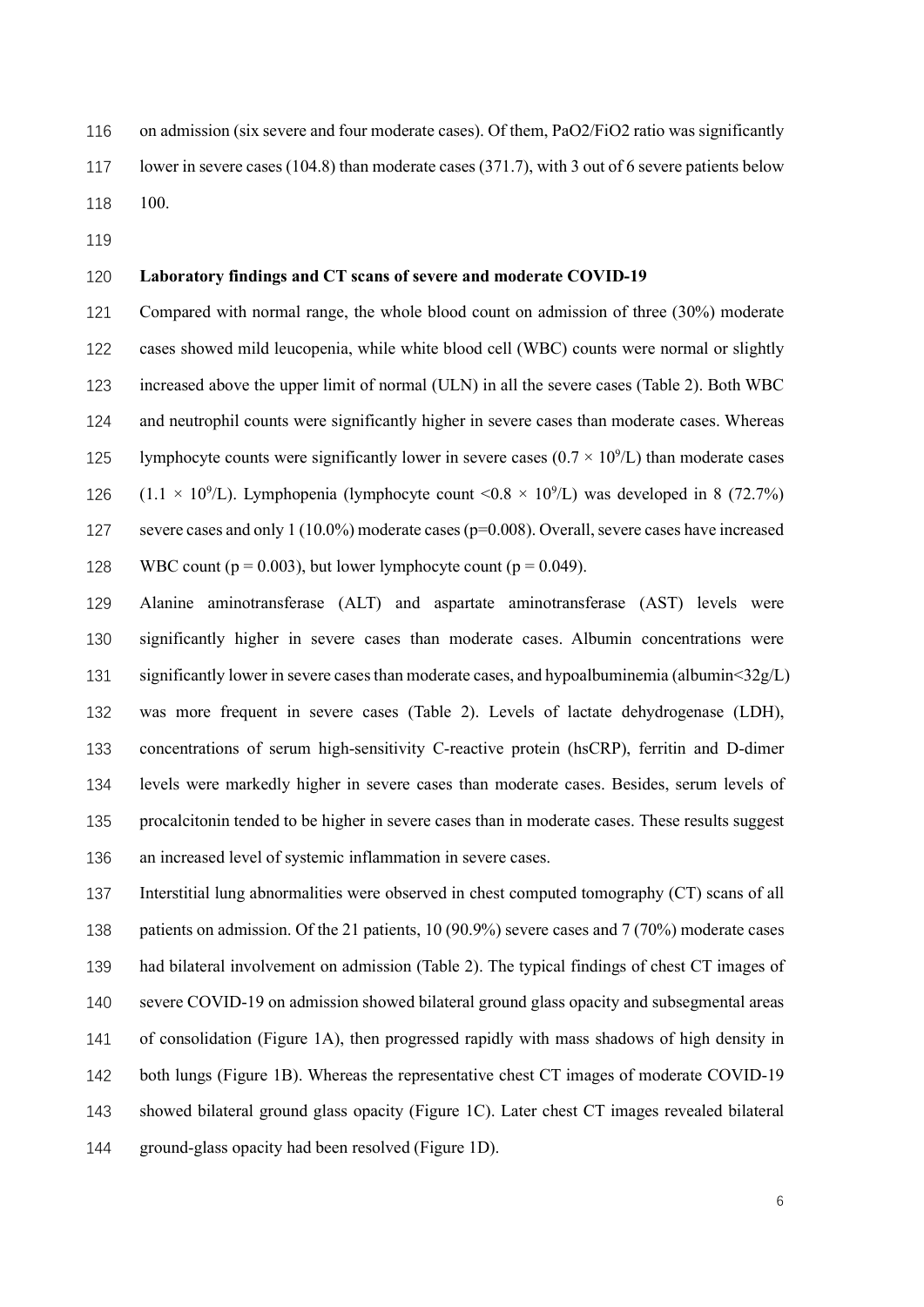#### Immunologic features of severe and moderate COVID-19

We detected the plasma cytokine levels to examine the presence of cytokine storm in these patients. Evaluation of serum cytokines on admission revealed that levels of interleukin (IL)- 2R, IL-6, IL-10, and tumor necrosis factor-α (TNF-α) were markedly higher in severe cases than in moderate cases (Figure 2, Supplementary Table 1). IL-1β concentrations were undetectable (<5pg/mL) in nearly all the patients with either severe or moderate COVID-19. Overall, we found that macrophage-related proinflammatory cytokines, particularly IL-6, IL-10 and TNF-α, are significantly increased in majority of severe cases. Of note, IL-6 levels were increased in both moderate and severe cases.

We next examined the proportions and effector functions of immune cells in peripheral blood (Figure 3, Table 3). Preliminary analysis of circulating immune cells subsets as shown in Table  $3\text{ demonstrated that absolute numbers of total T lymphocytes, CD4}^+$  cells and CD8<sup>+</sup>T cells were reduced below the lower limit of normal (LLN) in the vast majority of patients with either 159 severe or moderate COVID-19, and they were reduced more profoundly in severe cases (294.0, 160 177.5 and 89.0  $\times$  10<sup>6</sup>/L) than in moderate cases (640.5, 381.5 and 254.0  $\times$  10<sup>6</sup>/L) (Figure 3A, 3B).The proportion of B cells was significantly higher in severe cases (20.2%) than in moderate cases (10.8%). This could be partly due to the more significant decrease of T lymphocytes in severe cases. In addition, six (75.0%) of eight severe cases showed a broad, significant decrease 164 in all the lymphocyte subsets excluding B cells, with total T lymphocytes counts below  $400 \times$ 165 10<sup>6</sup>/L, CD8<sup>+</sup>T cells counts below 150  $\times$  10<sup>6</sup>/L, and NK cells counts below 77  $\times$  10<sup>6</sup>/L. Of these six patients, three (50%) eventually died.

167 Moreover, the frequencies of regulatory T cells (Tregs)  $(CD4+CD25+CD127^{{\rm low+}})$  and 168 CD45RA<sup>+</sup> Tregs were reduced (below LLN) in nearly all the severe and moderate cases, with CD45RA<sup>+</sup> Tregs proportion was markedly lower in severe cases (0.5%) than in moderate cases 170  $(1.1\%)$ . The reduced expressions of interferon-γ (IFN-γ) by CD4<sup>+</sup>T, CD8<sup>+</sup>T and NK cells below LLN were observed in some patients with severe (50%, 16.7% and 16.7%) or moderate COVID-19 (14.3%, 0% and 14.3%). The expressions of IFN-γ by CD4<sup>+</sup>T cells tended to be lower in severe cases (14.1%) than moderate cases (22.8%) (Table 3, Figure 2C). However,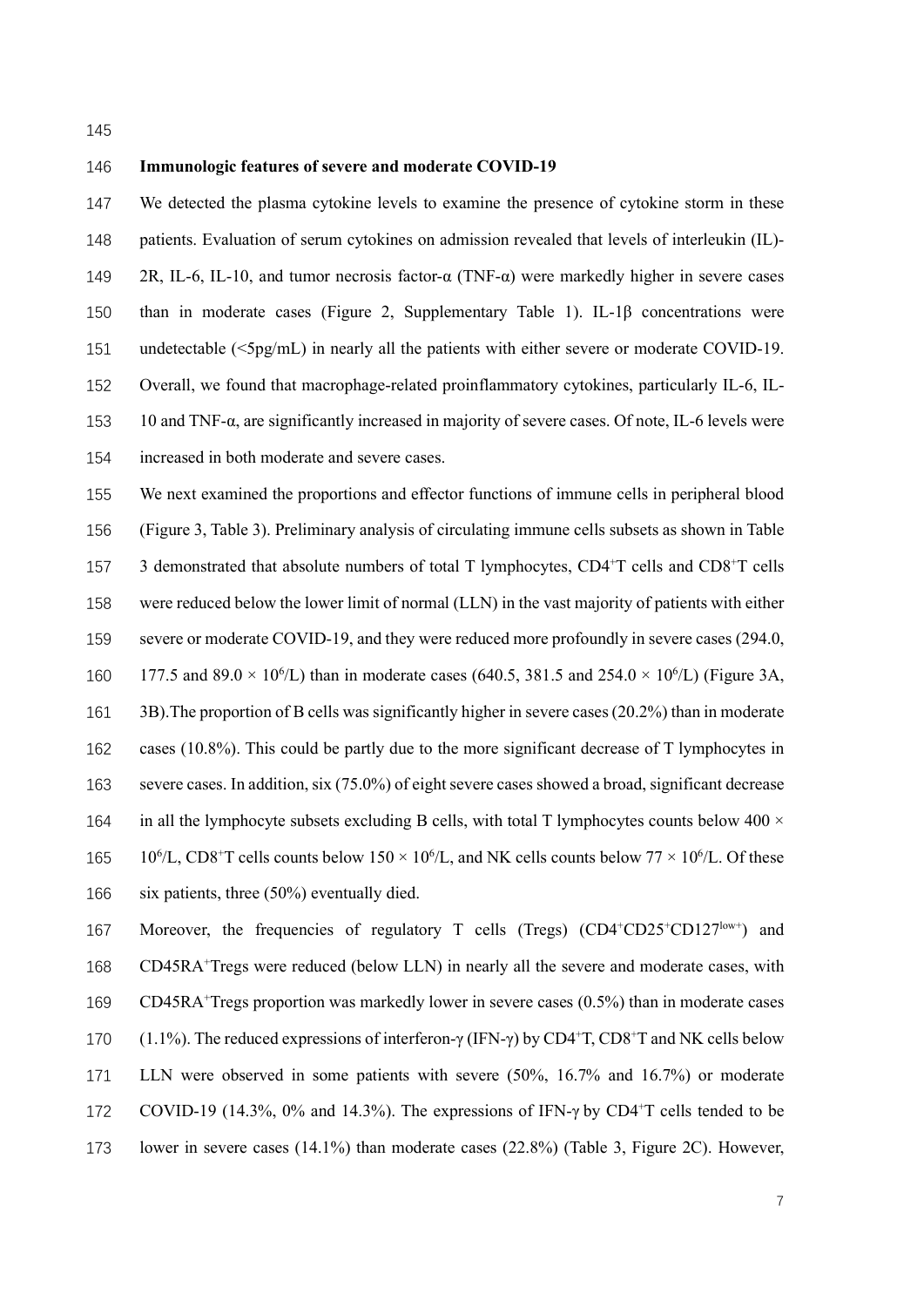- there was no significant difference in terms of mean fluorescence intensity of IFN-γ production
- 175 by CD4<sup>+</sup>T, CD8<sup>+</sup>T or NK cells (data not shown). Overall, we found a significant reduction in
- CD4<sup>+</sup> T cell count and a borderline reduction in IFN- $\gamma$  expression in severe cases.
- 

#### Complications and clinical outcomes of COVID-19

With regards to complications as shown in Supplementary Table 2, common complications observed in severe cases included acute respiratory distress syndrome (100.0% of patients with available ABG data), respiratory failure (83.3%). Less common complications among the severe cases included secondary infection (27.3%), acute cardiac injury (9.1%), and hypoxic encephalopathy (18.2%), acute kidney injury (18.2%), shock (9.1%) and acute liver injury (9.1%), most of which were not developed in any recovered cases.

All the severe and moderate cases were given empirical antimicrobial treatment (moxifloxacin and/or cephalosporin, etc.). 7 (63.6%) severe cases and all moderate cases received antiviral therapy (oseltamivir and/or ganciclovir). In Addition, all severe and moderate cases were administered corticosteroids (methylprednisolone) during the course of hospitalization. Nine (81.8%) severe cases and no moderated case required non-invasive mechanical ventilation. As of February 2, 2020, 4 (36.4 %) of 11 severe cases and none (0.0 %) of the moderate cases died, the median days from illness onset to death was 20 days. One severe and one moderate case recovered. Patients were transferred to the designated hospital after being identified as having laboratory-confirmed SARS-CoV-2 infection.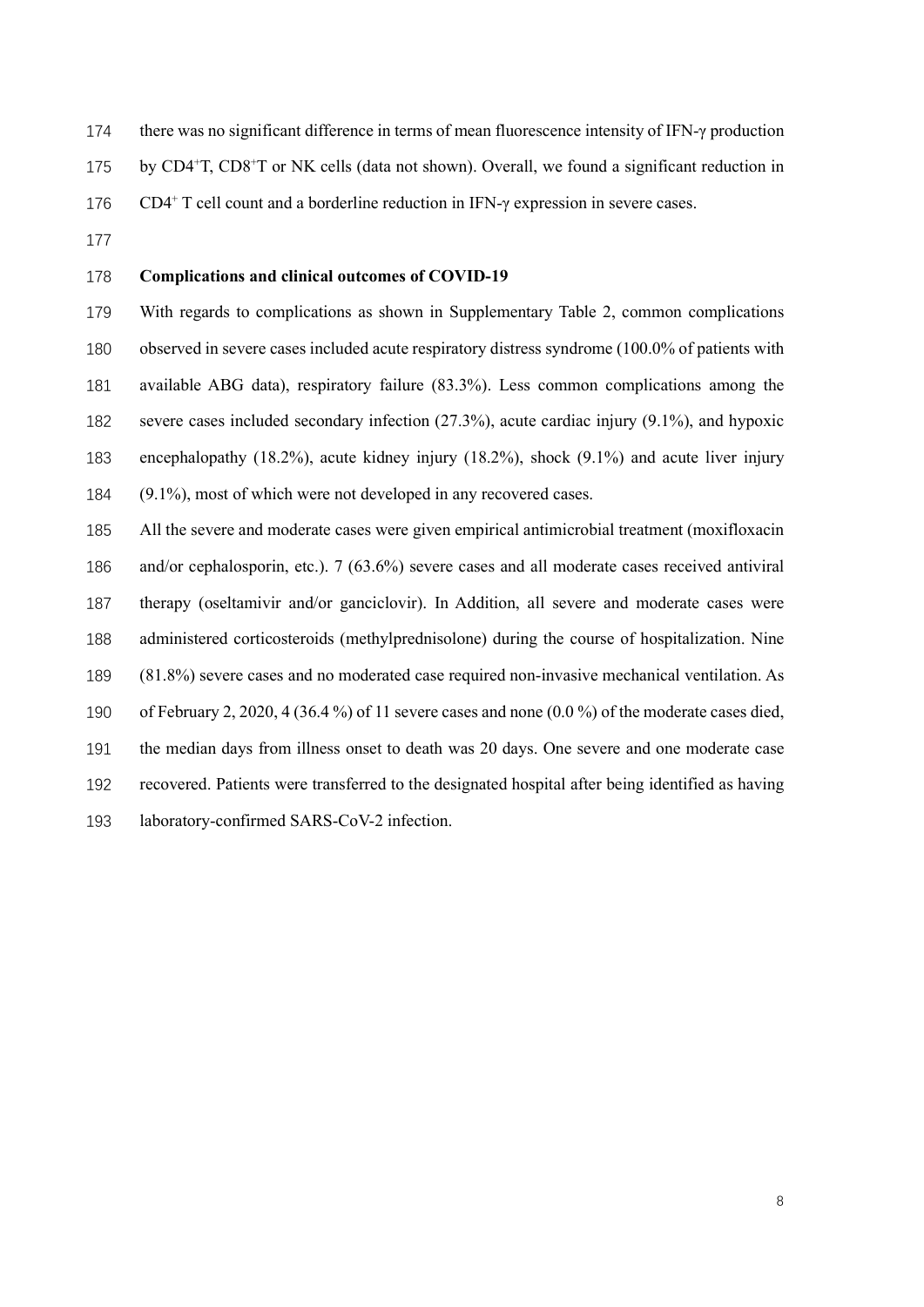#### Discussion

This is the first preliminary study evaluating descriptively the immunologic characteristics of patients with laboratory-confirmed SARS-CoV-2 infection. Both clinical and epidemiological features of patients with COVID-19 have recently been reported(5, 6, 8, 10). However, there is insufficient knowledge of pathophysiological parameters particularly immunologic indicators to understand the mechanism involved in COVID-19. Consistent with previous reports(8), this present study showed that a male predominance in the incidence of COVID-19 has been noted similar to that of SARS-CoV, indicating males are more susceptible to SARS-CoV-2 infection than females. Older males (>50 years old), particularly those with underlying comorbidities may be more likely to develop severe COVID-19. The most common clinical manifestations at onset of illness included fever, cough, fatigue and myalgia. Severe cases more frequently had dyspnea and developed acute respiratory distress syndrome. In terms of laboratory findings, 206 leukocytosis ( $\geq$ 10× 10<sup>9</sup>/L) but lymphopenia (<0.8× 10<sup>9</sup>/L) were more common in severe cases than in moderate cases. ALT, LDH, D-dimer and inflammatory markers including hsCRP and ferritin were significantly higher in severe cases than in moderate cases. Serum concentrations of both pro-inflammatory cytokines and anti-inflammatory cytokines, including IL-2R, IL-6, TNF-α and IL-10 increased in the majority of severe cases and were markedly higher than did those in moderate cases, suggesting cytokine storms might be associated with disease severity. Similarly, SARS was also characterized by exuberant inflammatory responses and lung damage. A study using mice model of SARS demonstrated that rapid kinetics of SARS-CoV replication and delay in IFN-I signaling promoted inflammatory monocyte-macrophage accumulation, resulting in elevated lung cytokine/chemokine levels, vascular leakage, and suboptimal T cell responses (11). The underlying the cellular origin and mechanism involving cytokine accumulation in COVID-19 warrants further exploration.

Additionally, we noted that SARS-CoV-2 infection can cause a significant reduction in circulating lymphocytes and T cell subsets. Although the proportions of T cells subsets in 220 peripheral blood remained within the normal range in most patients, decreased  $CD4+T$  cell and 221 CD8<sup>+</sup>T cell counts below LLN was considerably frequent in both severe and moderate cases. 222 More importantly, the number of  $CD4+T$  cells and  $CD8+T$  cells was markedly lower in severe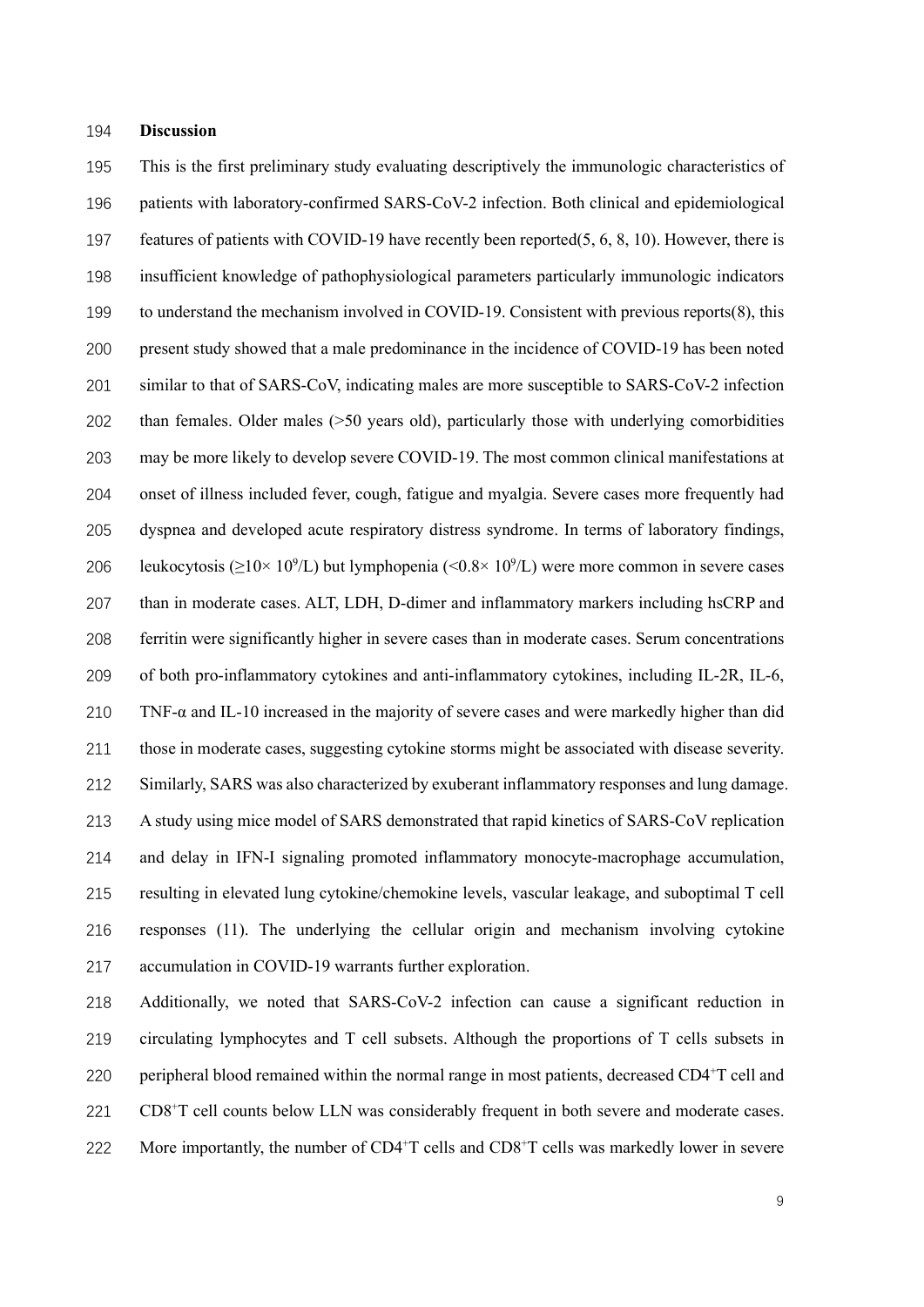cases than moderate cases. In contrast, both the proportion and number of B cells were not reduced in most patients, with 75.0% of severe cases showing increased proportion of B cells. This could be partly due to the more significant decrease of T lymphocytes in these patients. It is notable that six out of eight severe cases and none of moderate cases with available immunologic data exhibited a broad, significant decline in all the lymphocyte subsets excluding B cells. Of these six patients, three eventually died. Moreover, the production of IFN-γ by CD4<sup>+</sup>T cells but not CD8<sup>+</sup>T cells or NK cells tended to be lower in severe cases than moderate cases. These data suggest that SARS-CoV-2 infection induces lymphopenia, particularly CD4<sup>+</sup>T and CD8<sup>+</sup>T cells, as well as suppressed IFN- $\gamma$  production by CD4<sup>+</sup>T cells, which correlates with disease severity of COVID-19.

Although the total Tregs proportion was comparable between severe cases and moderate cases, 234 severe cases showed a significantly lower proportion of CD45RA<sup>+</sup> naive Tregs (nTregs) and a 235 bit higher proportion of their memory counterparts  $CD45RO<sup>+</sup>$  memory Tregs (mTregs). nTregs might be activated in the periphery by antigen and subsequently converted to mTregs, and thus is thought to represent precursor cells of antigen -experienced mTregs and possess an equivalently strong suppressive capacity as compared with mTregs (12). It is reported that peripheral homeostatic mechanisms are crucial in the control of Tregs diversity and concomitantly in the maintenance of immune tolerance in healthy individuals. Disturbances within these mechanisms may have detrimental consequences and could contribute to the development of certain diseases particularly autoimmune diseases (12). Whether altered Treg proportion observed in this current study accounts for the severity of COVID-19, or correlates to the viremia, warrants further investigation.

245 CD4<sup>+</sup> T cells play a pivotal role in regulating immune responses, orchestrating the deletion and 246 amplification of immune cells, especially  $CDS^+$  T cells.  $CD4^+$  T cells facilitate virus-specific 247 antibody production via the T-dependent activation of B cells (13). However,  $CD8^+$  T cells exert their effects mainly through two mechanisms, cytolytic activities against target cells or 249 cytokines secretion, including IFN- $\gamma$ , TNF- $\alpha$ , and IL-2 as well as many chemokines (14). The production of IFN-γ is essential for the resistance against infection of various pathogens such as virus, bacteria, and parasite (15). As a major source of IFN-γ, the ability of T cells to respond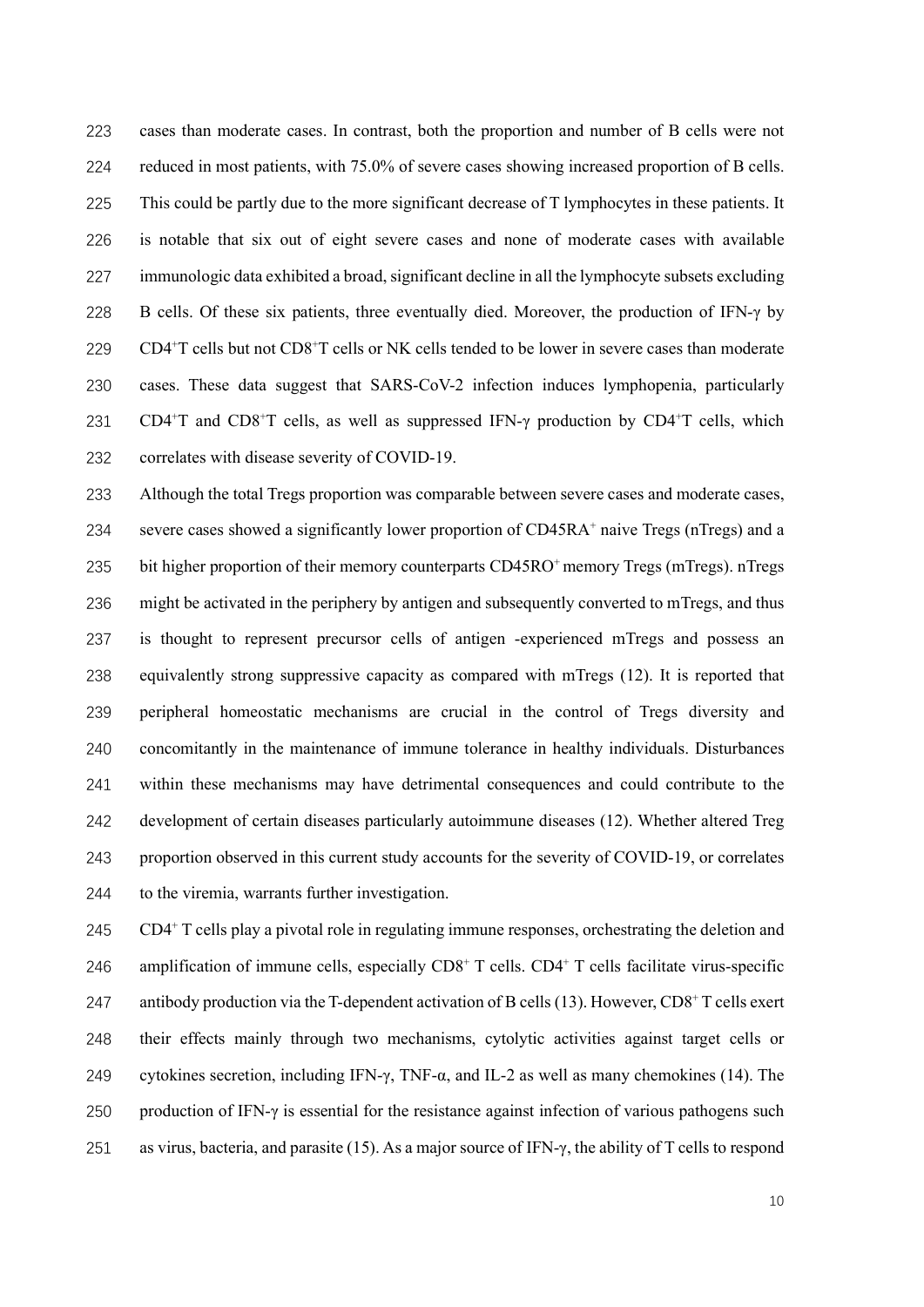to infection is part of the adaptive immune response and takes days to develop a prominent IFN-γ response.

254 In this study, albeit decreased numbers of  $CD8<sup>+</sup>$  T cells in severe cases, the proportion of CD8<sup>+</sup>HLA-DR<sup>+</sup> T cells was slightly greater than that in moderate cases, which was in 256 agreement with a recent case report (16). Circulating  $CD8<sup>+</sup>T$  cells were found to harbor high concentrations of cytotoxic granules, including perforin and granulysin (16). Besides, a "cytokine storm" was exhibited in nearly all these populations, the only current available histological examination of a severe case who died of SARS-CoV-2 demonstrated lung interstitial mononuclear inflammatory infiltrates, dominated by lymphocytes, and multinucleated syncytial cells with atypical enlarged pneumocytes in the intra-alveolar spaces  $(16)$ . These findings suggested that overactivation of cytotoxicity CD8<sup>+</sup>T cells, along with over production of pro-inflammation cytokines, might account for, at least in part, the immunogenicity of COVID-19. Nevertheless, the cellular source (T cells, dendritic cells or macrophages) of these cytokines remains to be determined.

The roles of T cell responses in the context of SARS-CoV and MERS-CoV infection have been previously studied. Likewise, patients who survived SARS-CoV and MERS-CoV infections usually had better immune responses than those who did not (17). The immune system plays an important role in both diseases, but it is differentially affected by the two viruses (18). A 270 study in SARS-CoV mice model has shown that depletion of  $CDS<sup>+</sup> T$  cells at the time of 271 infection does not affect viral replication or clearance. However, depletion of  $CD4^+T$  cells leads to an enhanced immune-mediated interstitial pneumonitis and delayed clearance of SARS-CoV 273 from the lungs, demonstrating the vital role of  $CD4^+$  T but not  $CD8^+$  T cells in primary SARS-CoV infection (19). A Chinese study in SARS-CoV-infected patients has demonstrated that the 275 majority of infiltrative inflammatory cells in the pulmonary interstitium are  $CD8<sup>+</sup>$  T cells that play an important role in virus clearance as well as in immune-mediated injury (20). After comparing T cell-deficient mice and B cell-deficient mice, it is found that T cells are able to survive and kill virus-infected cells in the MERS-CoV infected lung (21). These data highlight 279 the importance of T lymphocytes,  $CD4^+$  T cells in particular, but not B cells in controlling and finetuning the pathogenesis and outcomes of SARS-CoV and MERS-CoV infection. However,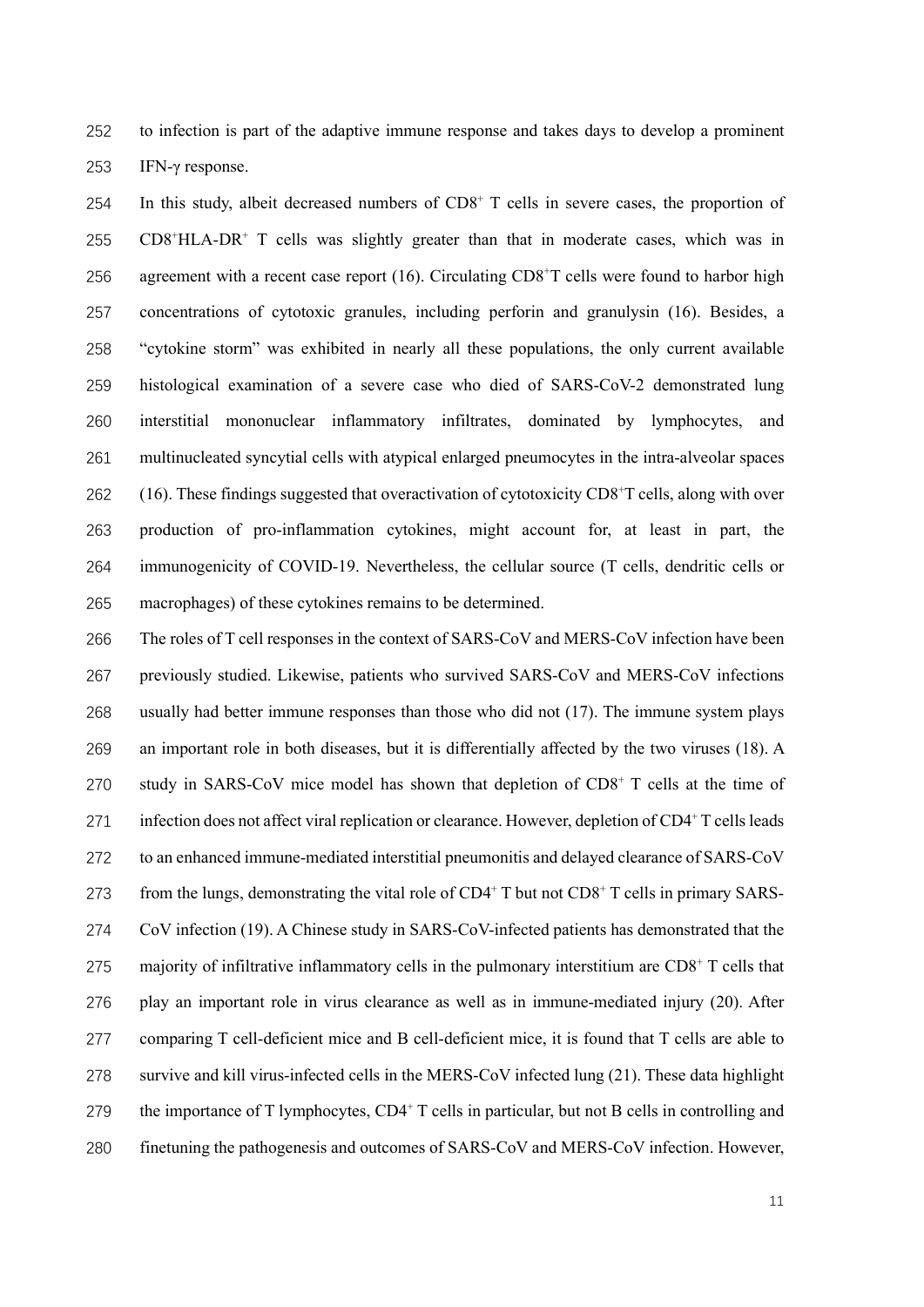a cohort study investigating adaptive immune responses to SARS-CoV infection revealed that despite no significant correlation between the total T cell responses and disease progression, 283 the disease severity correlates strongly with high level  $CD4^+$  T cell responses but not the 284 memory  $CDS^+$  T cell response (22). It is noteworthy that the immune responses evaluated in this study were in patients who recovered fully, thus whether these responses contribute to recovery or disease progression remains unclear (22).

Hin Chu et al demonstrated that MERS-CoV but not SARS-CoV can efficiently infect T cells from the peripheral blood and from human lymphoid organs, and induce apoptosis in T cells, which involves the activation of both the extrinsic and intrinsic apoptosis pathways. This may partly explain the lymphopenia observed in MERS-CoV-infected patients (23). SARS-CoV can 291 also significantly decrease peripheral CD4<sup>+</sup> and CD8<sup>+</sup> T lymphocyte subsets and it was related to the onset of illness (24). Several potential mechanisms may be involved, including the development of auto-immune antibodies or immune complexes triggered by viral infection, directly infecting and promoting the growth inhibition and apoptosis of hematopoietic stem and progenitor cells. The use of glucocorticoids may also account for the decrease of lymphocytes in some SARS patients (25). At present little is known about mechanism underlying the lymphopenia caused by SARS-CoV-2 infection. In this study we could not exclude the possibility that some of the lymphopenia may be worsen due to the use of steroids during hospitalization. Further research is required to determine the effects of corticosteroid on lymphocytes in the context of COVID-19.

Our study has some limitations. First of all, we mainly evaluated the number of T cell subsets and NK cells as well as their IFN-γ production, the function of these cells, as well as the role of activated macrophages and lymphocytes infiltrating pulmonary interstitium remains to be elucidated. Second, this study only included a small number of patients, thus the results should be interpreted with caution, and statistical non-significance may not rule out difference between severe and moderate cases. Third, since data regarding the viremia profile of SARS-CoV-2 are not available, further studies are needed to investigate the correlation between the virus load kinetics and the dynamics of cellular immune responses. Clarification of these questions will allow further dissection of the complex SARS-CoV-2 pathogenesis, with potential implications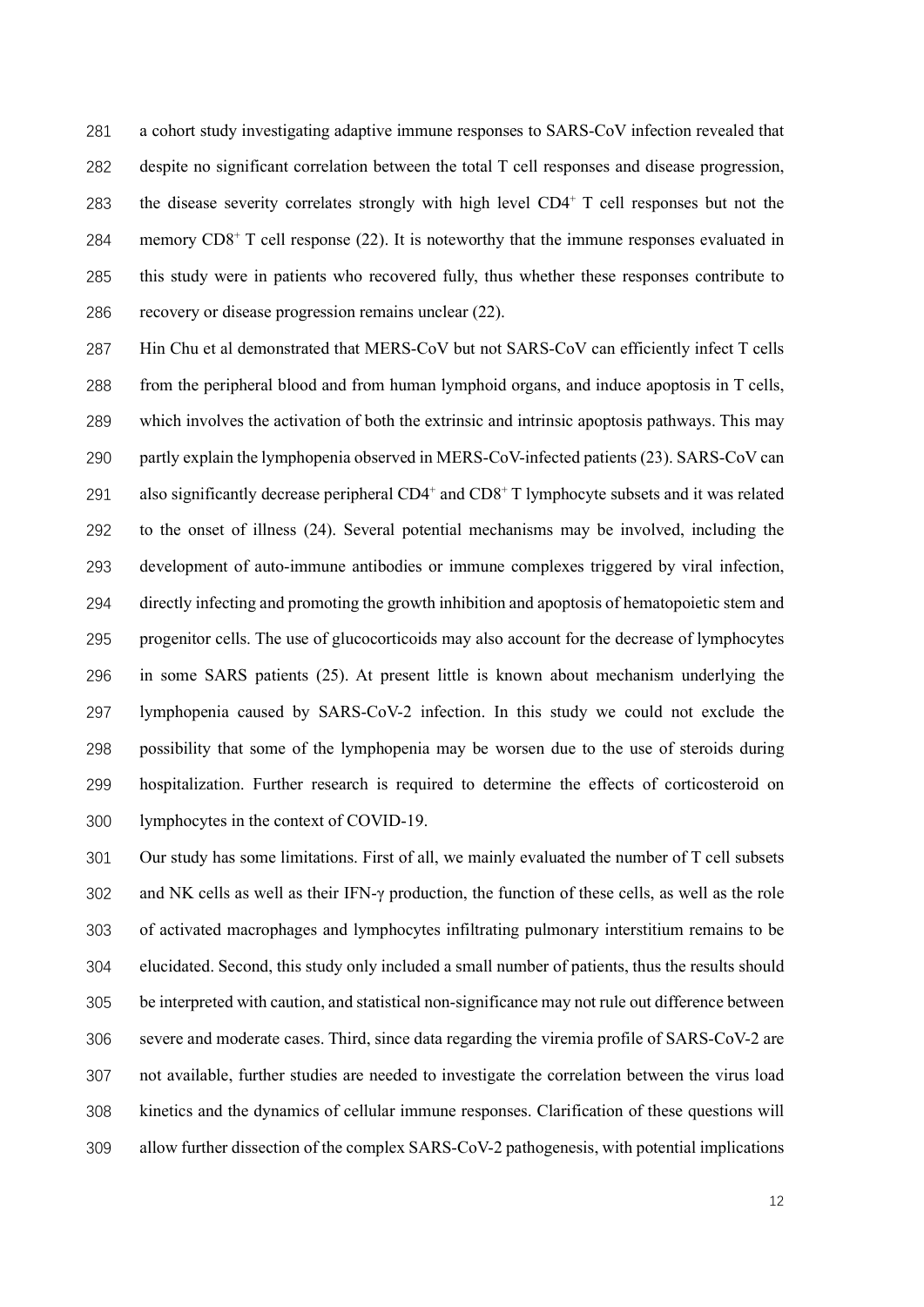- for the development of therapeutics and vaccines.
- In conclusion, the SARS-CoV-2 infection induced cytokine storm and lymphopenia,
- 312 particularly decrease in CD4<sup>+</sup>T and CD8<sup>+</sup>T cells counts, as well as suppressed IFN-γ production
- 313 by CD4+T cells, which might be correlated with disease severity of COVID-19. Gaining a
- deeper understanding of the factors that affect lymphocytes particularly T lymphocytes count
- and their association between disease severity in patients with SARS-CoV-2 infection is of
- importance for clinical management of COVID-19.
-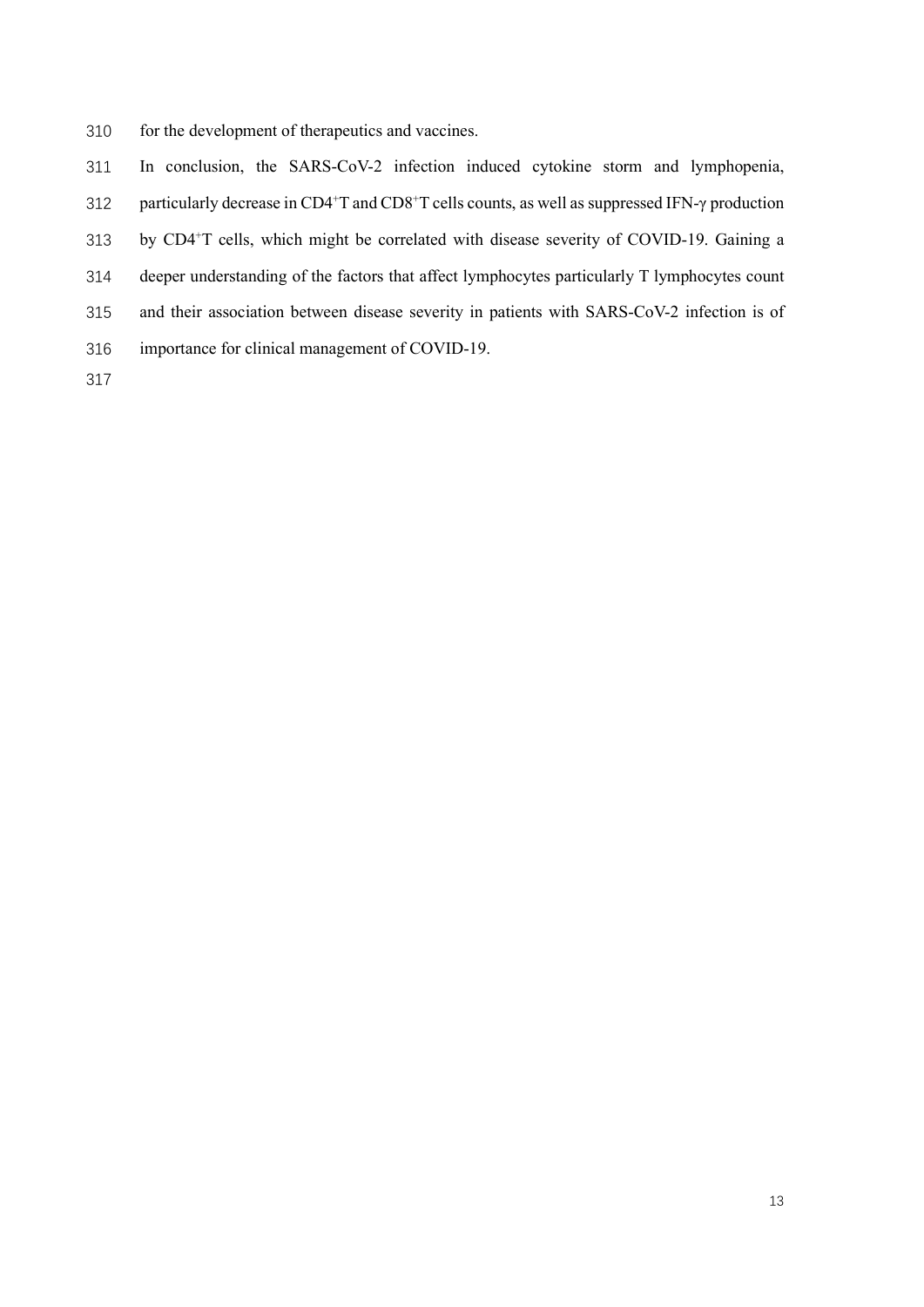Methods

#### Study participants

From late December 2019 to January 27, 2020, a total of 21 cases who initially presented with fever or respiratory symptoms, with pulmonary infiltrates on chest CT scans in isolation ward of Department of Infectious Disease, Tongji hospital were later confirmed to be infected with SARS-CoV-2 by the local health authority. Four cases had a history of exposure to the Huanan seafood market.

We retrospectively evaluated and analyzed the medical history, physical examination, and hematological, biochemical, radiological, microbiological and immunological evaluation results obtained from these 21 patients with COVID-19. Epidemiological, clinical, laboratory, and radiological characteristics and treatment as well as outcomes data were obtained from electronic medical records. The data collection forms were reviewed independently by two researchers.

#### Clinical classifications and complication definitions

According to the Guidelines for diagnosis and management of COVID-19 ( $6<sup>th</sup>$  edition, in

Chinese) released by National Health Commission of China (9), the clinical classifications of

COVID-19 are as follows:

- Mild cases: The clinical symptoms are mild and no pneumonia manifestation can be found in imaging;
- Moderate cases: Patients have symptoms like fever and respiratory tract symptoms, etc. and pneumonia manifestation can be seen in imaging;
- Severe cases: Meeting any of the following: Respiratory distress, respiratory rates ≥30
- breaths/min; The SpO2 ≤93% at a rest state; PaO2/FIO2 ratio ≤300; Patients with >50% lesions
- progression within 24 to 48 hours in pulmonary imaging should be treated as severe cases.
- Critical ill cases: Meeting any of the following: Respiratory failure occurs and mechanical
- ventilation is required; Shock occurs; Complicated with other organ failure that requires monitoring and treatment in ICU.
- Acute respiratory distress syndrome and shock were defined according to the interim guidance
- of WHO for SARS-CoV-2 (26).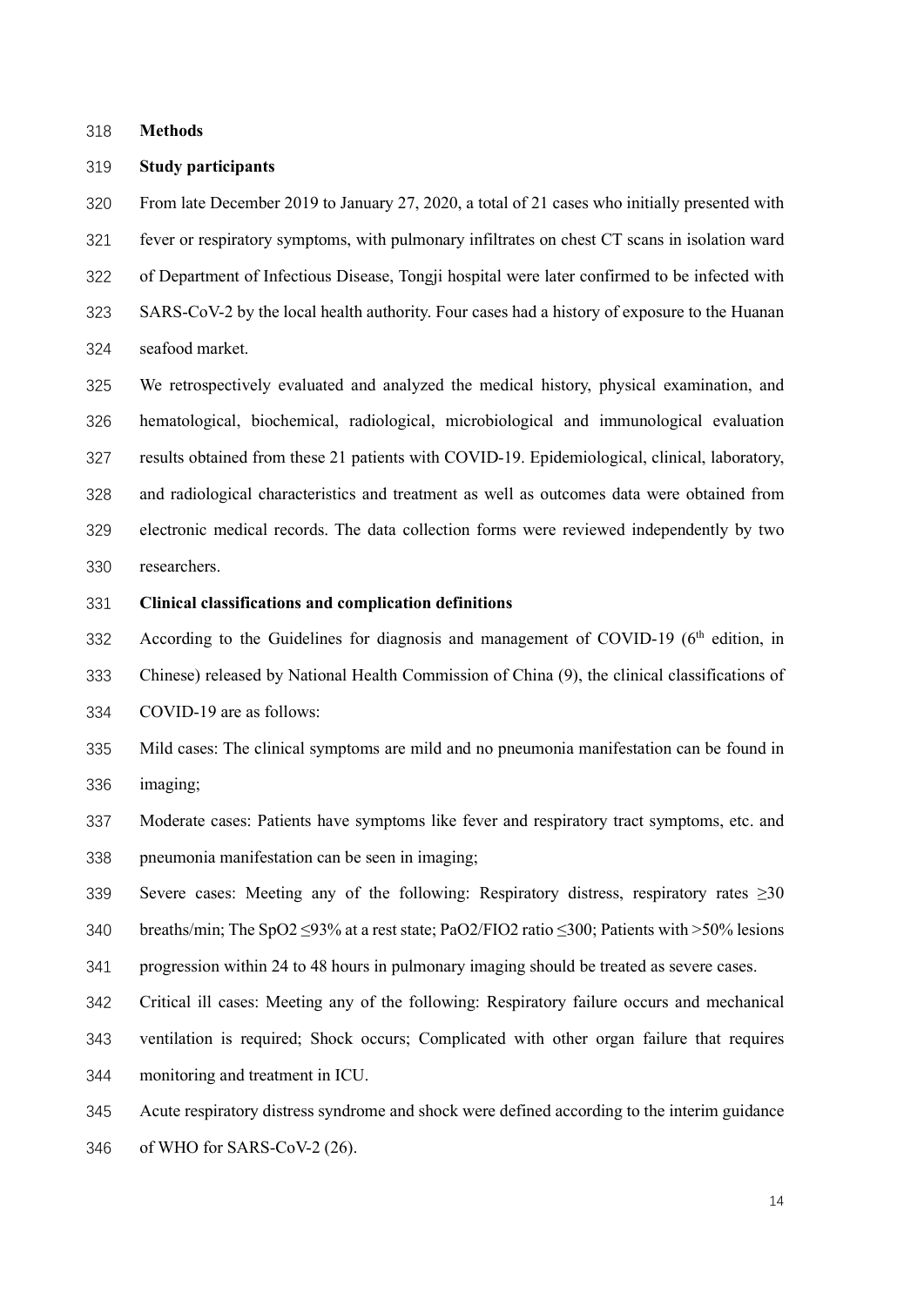Hypoxemia was defined as PaO2/FiO2 ratio of less than 300.

Acute kidney injury was identified and classified on the basis of the highest serum creatinine level or urine output criteria according to the kidney disease improving global outcomes classification.

351 Acute liver injury was defined as jaundice with a total bilirubin level of  $\geq$  3 mg/dl and an acute increase in alanine aminotransferase of at least five times the upper limit of the normal range and/or an increase in alkaline phosphatase of at least twice the upper limit of the normal range. Cardiac injury was diagnosed if serum levels of cardiac biomarkers (e.g. troponin I) were > the 99th percentile upper reference limit, or new abnormalities were shown in electrocardiography and echocardiography.

Secondary infection including bacteria and fungus was diagnosed if the patients had clinical symptoms or signs of nosocomial pneumonia or bacteremia, and was combined with a positive culture of a new pathogen from a respiratory tract specimen or from blood samples taken ≥48 h after admission.

#### Laboratory measurements

#### Real-Time reverse transcription polymerase chain reaction assay for SARS-CoV-2

Respiratory specimens were collected by local CDC and then shipped to designated authoritative laboratories to detect the SARS-CoV-2. The presence of SARS-CoV-2 in respiratory specimens was detected by real-time RT-PCR methods. The primers and probe target to envelope gene of CoV were used and the sequences were as follows: forward primer 367 5'-TCAGAATGCCAATCTCCCCAAC-3'; reverse primer 5'-AAAGGTCCACCCGATACATTGA-3′; and the probe 5′CY5- CTAGTTACACTAGCCATCCTTACTGC-3′BHQ1. Conditions for the amplifications were 370 50°C for 15 min, 95°C for 3 min, followed by 45 cycles of 95°C for 15 s and 60°C for 30 s.

Clinical laboratory measurements

Initial clinical laboratory investigation included a complete blood count, serum biochemical test (including liver and renal function, creatine kinase, lactate dehydrogenase, and electrolytes), coagulation profile, as well as immunological test (including serum cytokines, peripheral immune cells subsets and the expression of IFN-γ by immune cells). Respiratory specimens,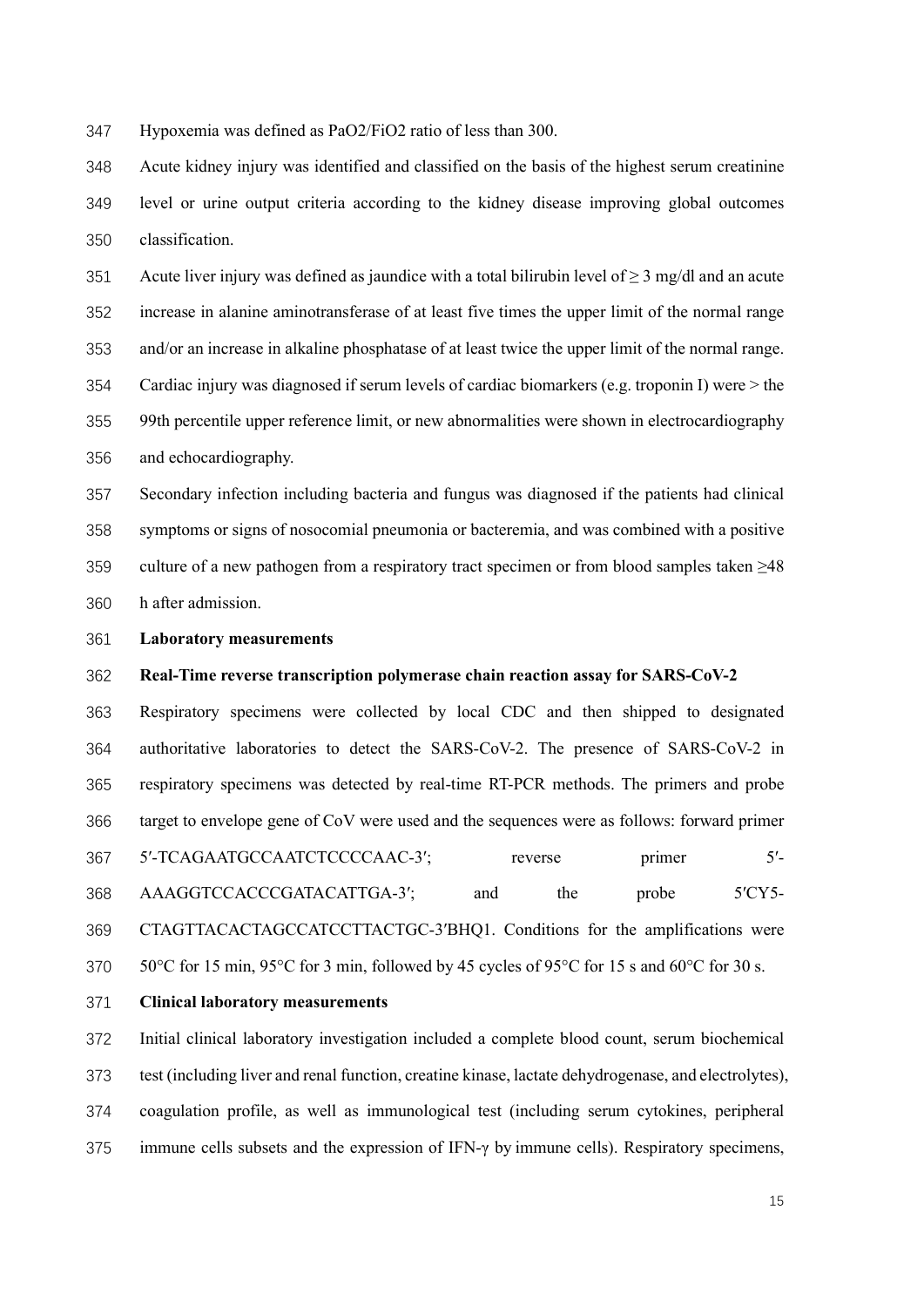including nasal and pharyngeal swabs, or sputum were tested to exclude evidence of other virus

infection, including influenza, respiratory syncytial virus, avian influenza, parainfluenza virus

and adenovirus. Routine bacterial and fungal examinations were also performed.

#### Cytokine measurement

To explore the influence of SARS-CoV-2 infection on the secretion of cytokines, cytokines including IL-1β, IL-2R, IL-6, IL-8 (also known as CXCL8), IL-10, and TNF-α were assessed in serum samples drawn shortly after hospital admission by Chemiluminescence Immunoassay (CLIA) performed on a fully automated analyzer (Immulite 1000, DiaSorin Liaison, Italy or Cobas e602, Roche Diagnostics, Germany) for all patients according to the manufacturer's instructions. IL-1β kit (#LKL11), IL-2R kit (#LKIP1), IL-8 kit (#LK8P1), IL-10 kit (#LKXP1), and TNF-α kit (#LKNF1) were purchased from DiaSorin (Vercelli, Italy). IL-6 kit (#05109442 190) was purchased from Roche Diagnostics, Germany.

#### Evaluation of peripheral blood immunological indicators

389 The proportions and numbers of NK,  $CD4+T$ ,  $CD8+T$ , Treg and B cells, and the expression of 390 cell surface markers as well as IFN- $\gamma$  expression by CD4<sup>+</sup>T, CD8<sup>+</sup>T and NK cells were studied in these patients with laboratory-confirmed SARS-CoV-2 infection. Flow cytometry antibodies against human surface and intracellular molecules are commercially available. The following antibodies were used: anti-CD28 (CD28.2, PE, #555729), anti-CD8 (RPA-T8, PE-Cy7, #557746), anti-CD45 (2D1, PerCP, #347464), anti-HLADR (G46-6, APC, #560744), anti-CD3 (SK7, APC-Cy7, #557832), anti-CD4 (RPA-T4, V450, #560345); anti-CD45RA (HI100, FITC, #555488), anti-CD45RO (UCHL1, PE, #5618898), anti-CD127 (HIL-7R-M21, PE-Cy7, #560822), anti-CD45 (2D1, PerCP, #347464), anti-CD25 (M-A251, APC, #561399), anti-CD3 (SK7, APC-Cy7, #557832), anti-CD4 (RPA-T4, V450, #560345); anti-CD3 (UCHT1, FITC, #561806), anti-CD8 (RPA-T8, PE, #555367), anti-CD56 (B159, PE-Cy7, #557747), anti-IFN-γ (4S.B3, APC, #551385), anti-CD4 (RPA-T4, APC-Cy7, #557871). All reagents were purchased from Becton, Dickinson, and Company (BD, Franklin Lakes, USA). All samples were detected by BD FACS Canto II Flow Cytometry System and analyzed with the BD FACS Diva Software.

The steps of intracellular staining for IFN-γ in immune cells were as follows, cell cultures were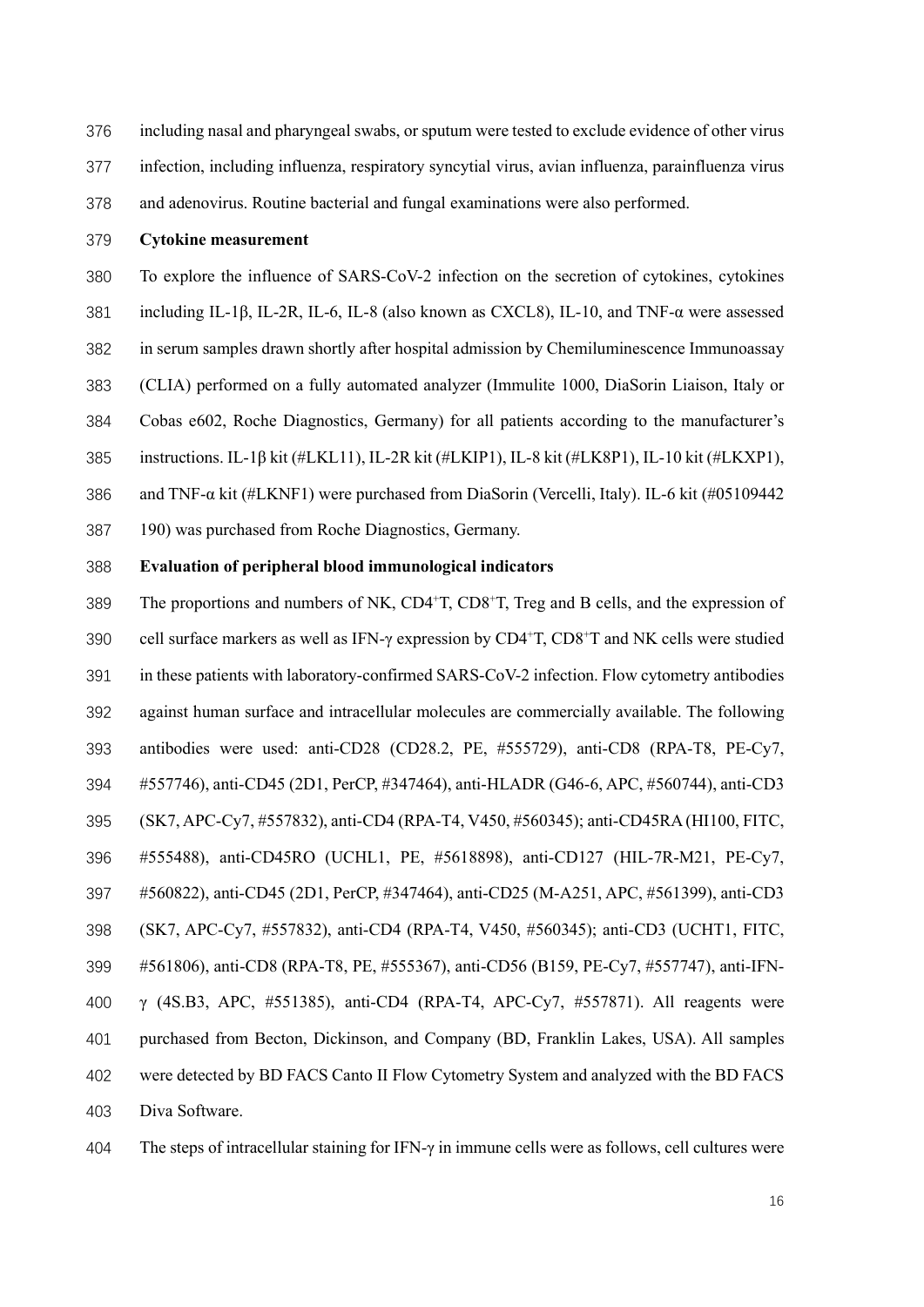added BD GolgiStop (BD Biosciences, #554724) and stimulated for 4 hours and then resuspended in FACS buffer for flow cytometry antibody staining. Peripheral blood mononuclear cells (PBMCs) were stained for surface antibody at 4°C for 30 minutes and were washed with FACS buffer followed by fixation/permeabilization (BD Cytofix/Cytoperm, #554722) at 4°C for 20 minutes in the dark. Then fixed/permeabilized cells were washed twice with Perm/Wash buffer (BD Biosciences, #554723), then thoroughly resuspended in 50 µL of Perm/Wash buffer containing a pre-determined optimal concentration of a fluorochrome-conjugated anti-IFN-γ antibody or appropriate negative control and incubated at 4°C for 30 minutes in the dark. Cells were washed twice with Perm/Wash buffer and resuspended in FACS buffer prior to flow cytometric analysis.

Statistics

Continuous variables were expressed as median (IQR) and compared with the unpaired 2-sided 417 Student's t test; categorical variables were expressed as number  $\frac{1}{2}$  and compared by  $\gamma$ 2 test 418 or Fisher's exact test between moderate and severe case groups. A two-sided  $\alpha$  of less than 0.05 was considered statistically significant. Statistical analyses were done using the SPSS (version 19.0).

#### Study approval

The study was performed in accordance with Good Clinical Practice and the Declaration of Helsinki principles for ethical research. The study protocol was approved by the Institutional Review Board of Tongji Hospital, Tongji Medical College, Huazhong University of Science and Technology (located at Wuhan, China). Written informed consent was waived due to the rapid emergence of this infectious disease.

427 Author contributions QN and DW designed the study and had full access to all data in the study and take responsibility for the integrity of data and the accuracy of the data analysis.

GC and DW contributed to patient recruitment, data collection, data analysis, data interpretation,

literature search, and writing of the manuscript.

WG and YC had roles in patient recruitment, data collection, and clinical management.

DH, HW, TW, XZ, HC, HY, XZ, MZ, SW, JS, TC, MH, SL, XL, and JZ had roles in the patient

management, experiments, data collection, data analysis, and data interpretation.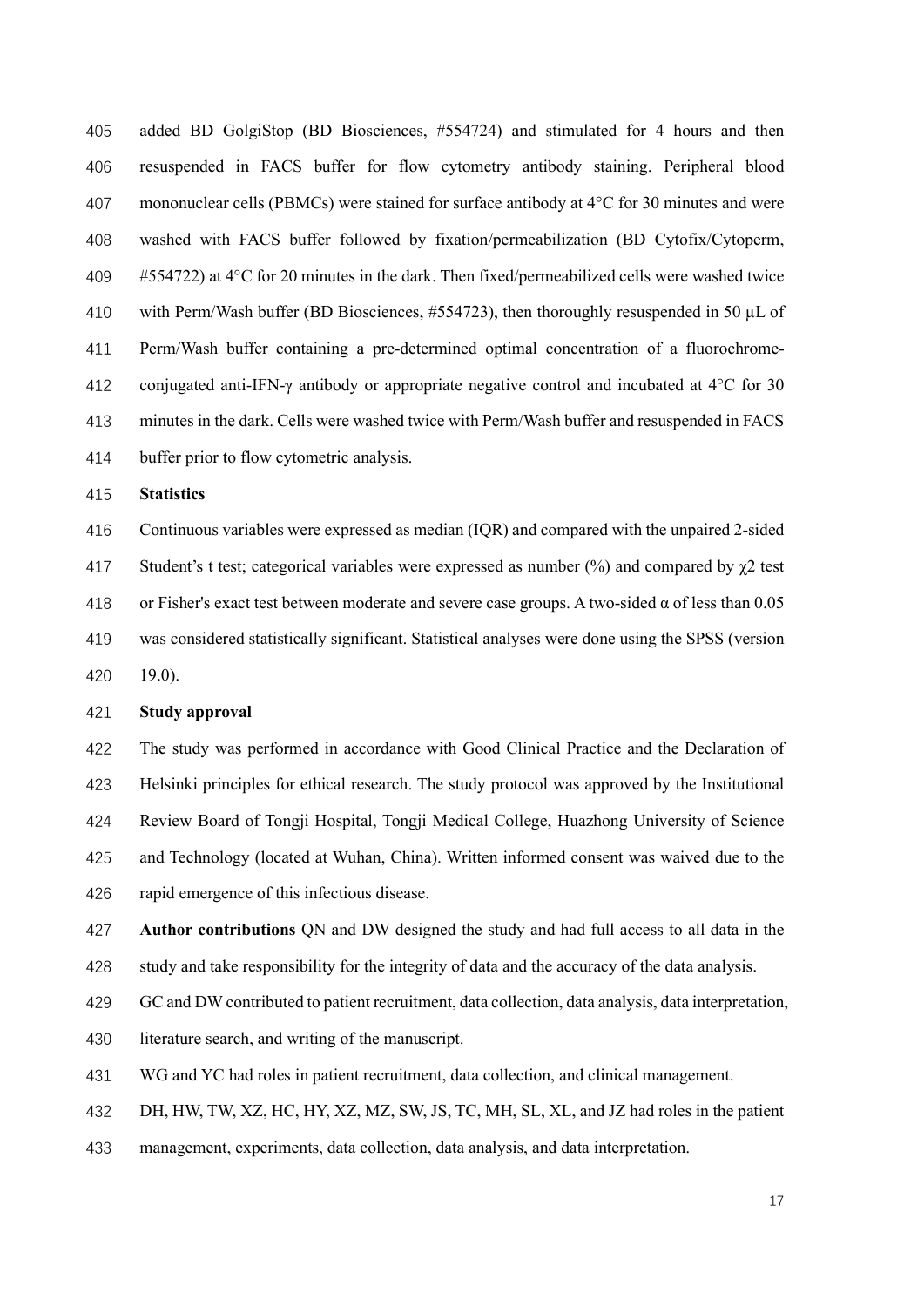- All authors contributed to data acquisition, data analysis, or data interpretation, and reviewed
- and approved the final version of the manuscript.
- GC, DW, WG and YC share first authorship; DH, HW, TW and XZ are co-second authors; and
- the order in which they are listed was determined by workload.
- 

#### Acknowledgments

- We thank all the patients and their families involved in this study, as well as numerous doctors,
- nurses and civilians working together to fight against the SARS-CoV-2.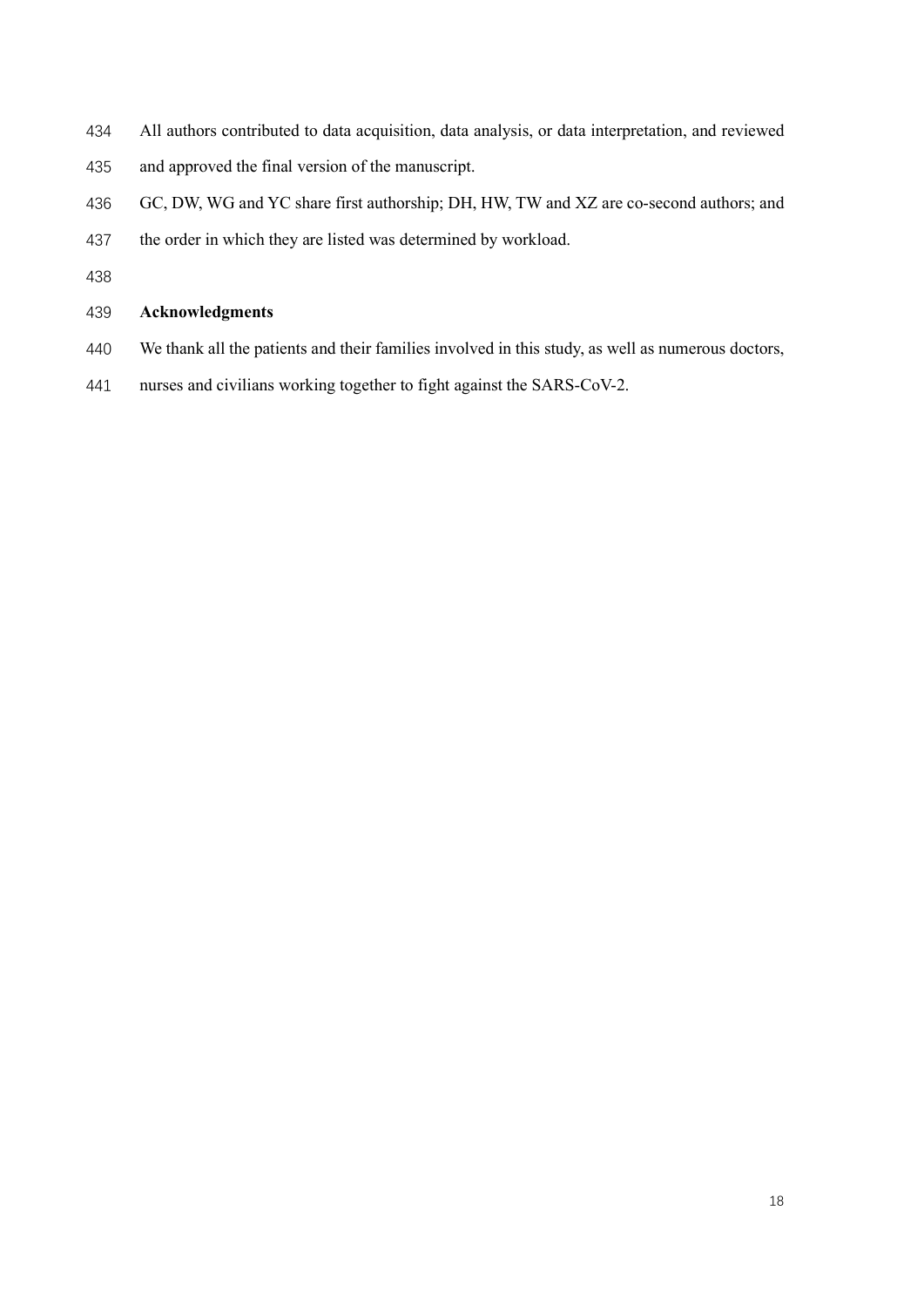### References

- 1. Drosten C, Gunther S, Preiser W, van der Werf S, Brodt HR, Becker S, et al. Identification 444 of a novel coronavirus in patients with severe acute respiratory syndrome. N Engl J Med. 2003;348(20):1967-76.
- 2. Zaki AM, van Boheemen S, Bestebroer TM, Osterhaus AD, and Fouchier RA. Isolation of a 447 novel coronavirus from a man with pneumonia in Saudi Arabia. N Engl J Med. 2012;367(19):1814-20.
- 3. Zhu N, Zhang D, Wang W, Li X, Yang B, Song J, et al. A Novel Coronavirus from Patients 450 with Pneumonia in China, 2019. N Engl J Med. 2020.
- 451 4. Gralinski LE, and Menachery VD. Return of the Coronavirus: 2019-nCoV. Viruses. 2020;12(2).
- 5. Li Q, Guan X, Wu P, Wang X, Zhou L, Tong Y, et al. Early Transmission Dynamics in Wuhan, 454 China, of Novel Coronavirus-Infected Pneumonia. N Engl J Med. 2020.
- 6. Chan JF, Yuan S, Kok KH, To KK, Chu H, Yang J, et al. A familial cluster of pneumonia associated with the 2019 novel coronavirus indicating person-to-person transmission: a 457 study of a family cluster. Lancet. 2020.
- 7. Zhou P, Yang XL, Wang XG, Hu B, Zhang L, Zhang W, et al. A pneumonia outbreak 459 associated with a new coronavirus of probable bat origin. Nature. 2020.
- 8. Huang C, Wang Y, Li X, Ren L, Zhao J, Hu Y, et al. Clinical features of patients infected with 461 2019 novel coronavirus in Wuhan, China. Lancet. 2020.
- 9. New coronavirus pneumonia prevention and control program (6th ed.) (in Chinese). 2020 (http://www.nhc.gov.cn/yzygj/s7653p/202002/8334a8326dd94d329df351d7da8aefc2/fil es/b218cfeb1bc54639af227f922bf6b817.pdf).
- 10. Nanshan Chen MZ, Xuan Dong, Jieming Qu, Fengyun Gong, Yang Han, Yang Qiu, Jingli Wang, Ying Liu, Yuan Wei, Jia'an Xia, Ting Yu,, and Xinxin Zhang LZ. Epidemiological and clinical characteristics of 99 cases of 2019 novel coronavirus pneumonia in Wuhan, China: 468 a descriptive study. *Lancet.* 2020.
- 11. Channappanavar R, Fehr AR, Vijay R, Mack M, Zhao J, Meyerholz DK, et al. Dysregulated Type I Interferon and Inflammatory Monocyte-Macrophage Responses Cause Lethal 471 Pneumonia in SARS-CoV-Infected Mice. Cell Host Microbe. 2016;19(2):181-93.
- 12. Venken K, Hellings N, Broekmans T, Hensen K, Rummens JL, and Stinissen P. Natural naive CD4+CD25+CD127low regulatory T cell (Treg) development and function are disturbed in multiple sclerosis patients: recovery of memory Treg homeostasis during disease 475 progression. *J Immunol.* 2008;180(9):6411-20.
- 13. Xu X, and Gao X. Immunological responses against SARS-coronavirus infection in humans. Cell Mol Immunol. 2004;1(2):119-22.
- 14. Frasca L PC, Piccolella E. CD4+ T cells orchestrate both amplification and deletion of CD8+ T cells. Crit Rev Immunol. 1998;18(6):569-94.
- 15. Taylor GA, Feng CG, and Sher A. p47 GTPases: regulators of immunity to intracellular pathogens. Nat Rev Immunol. 2004;4(2):100-9.
- 16. Xu Z, Shi L, Wang Y, Zhang J, Huang L, Zhang C, et al. Pathological findings of COVID-19 483 associated with acute respiratory distress syndrome. Lancet Respir Med. 2020.
- 17. Arabi YM, Arifi AA, Balkhy HH, Najm H, Aldawood AS, Ghabashi A, et al. Clinical course and outcomes of critically ill patients with Middle East respiratory syndrome coronavirus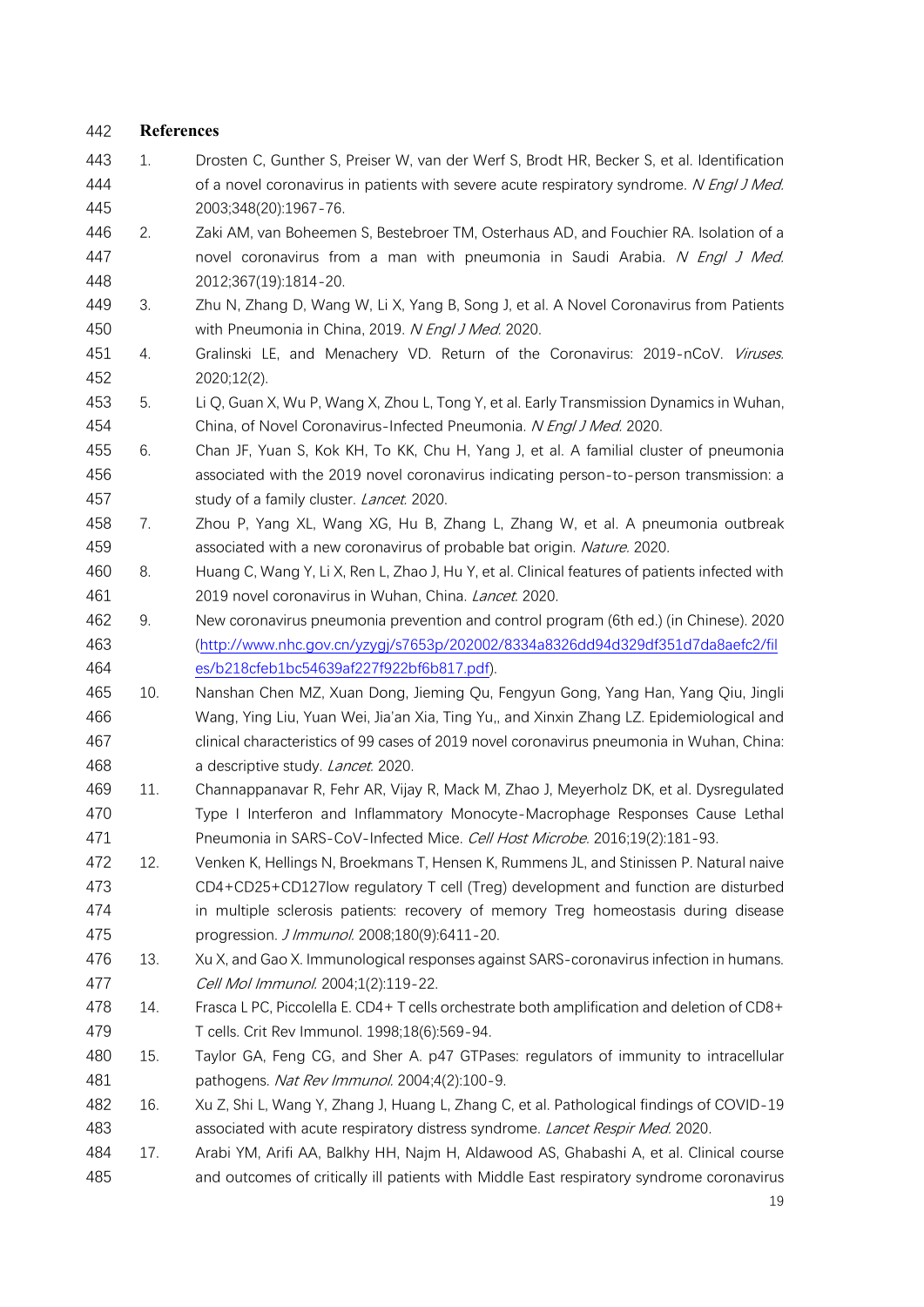- infection. Ann Intern Med. 2014;160(6):389-97. 18. Ying T, Li W, and Dimitrov DS. Discovery of T-Cell Infection and Apoptosis by Middle East Respiratory Syndrome Coronavirus. J Infect Dis. 2016;213(6):877-9.
- 19. Chen J, Lau YF, Lamirande EW, Paddock CD, Bartlett JH, Zaki SR, et al. Cellular immune responses to severe acute respiratory syndrome coronavirus (SARS-CoV) infection in 491 senescent BALB/c mice: CD4+ T cells are important in control of SARS-CoV infection. J Virol. 2010;84(3):1289-301.
- 20. Zhao JM, Zhou GD, Sun YL, Wang SS, Yang JF, Meng EH, et al. [Clinical pathology and 494 pathogenesis of severe acute respiratory syndrome]. Zhonghua Shi Yan He Lin Chuang 495 Bing Du Xue Za Zhi. 2003;17(3):217-21.
- 21. Zhao J, Li K, Wohlford-Lenane C, Agnihothram SS, Fett C, Zhao J, et al. Rapid generation 497 of a mouse model for Middle East respiratory syndrome. Proc Natl Acad Sci U S A. 2014;111(13):4970-5.
- 22. Li CK, Wu H, Yan H, Ma S, Wang L, Zhang M, et al. T cell responses to whole SARS coronavirus in humans. J Immunol. 2008;181(8):5490-500.
- 23. Chu H, Zhou J, Wong BH, Li C, Chan JF, Cheng ZS, et al. Middle East Respiratory Syndrome Coronavirus Efficiently Infects Human Primary T Lymphocytes and Activates the Extrinsic 503 and Intrinsic Apoptosis Pathways. *J Infect Dis.* 2016;213(6):904-14.
- 24. He Z ZC, Dong Q, Zhuang H, Song S, Peng G, Dwyer DE. Effects of severe acute respiratory syndrome (SARS) coronavirus infection on peripheral blood lymphocytes and their subsets. Int J Infect Dis. 2005;9(6):323-30.
- 25. Yang M, Li CK, Li K, Hon KL, Ng MH, Chan PK, et al. Hematological findings in SARS 508 patients and possible mechanisms (review). *Int J Mol Med.* 2004;14(2):311-5.
- 26. WHO. Clinical management of severe acute respiratory infection when Novel coronavirus (nCoV) infection is suspected: interim guidance. Jan 11, 2020. https://www.who.int/publications-detail/clinical-management-of-severe-acute-
- respiratory-infection-when-novel-coronavirus-(ncov)-infection-is-suspected. (accessed Jan 20, 2020).
- 
-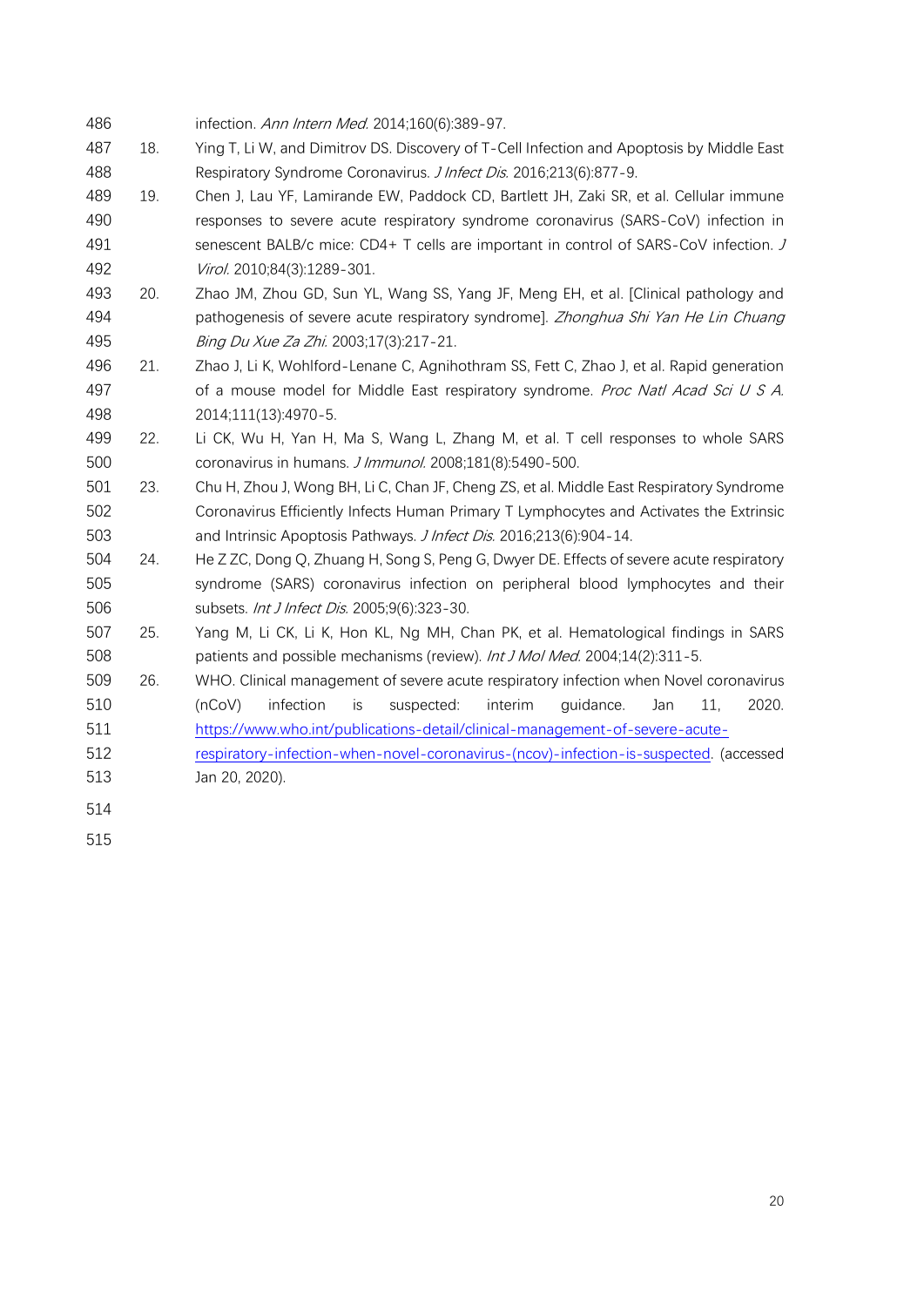#### Figure legends

#### Figure 1: Computed tomography of the chest of patients with COVID-19

- Chest CT axial view lung window from a 62-year-old female with severe COVID-19 showing
- bilateral ground-glass opacity and subsegmental areas of consolidation on day 6 after symptom
- onset (A), and typical presentation of a "white lung" appearance with bilateral multiple lobular
- and subsegmental areas of consolidation on day 8 after symptom onset (B). Chest CT axial
- view lung window from a 32-year-old male with moderate COVID-19 showing bilateral
- ground-glass opacity on day 7 after symptom onset (C), and resolved bilateral ground-glass
- opacity on day 11 after symptom onset (D).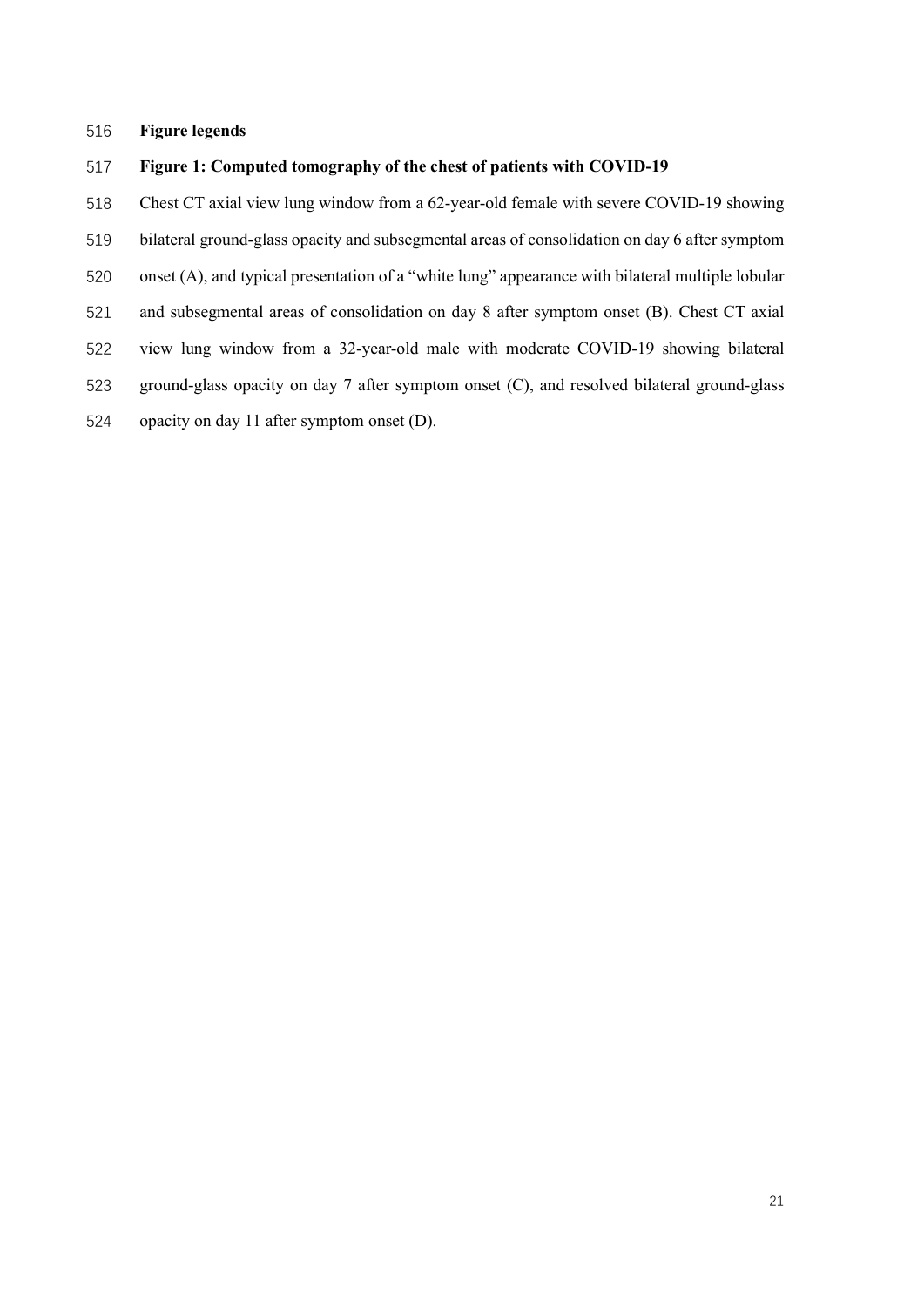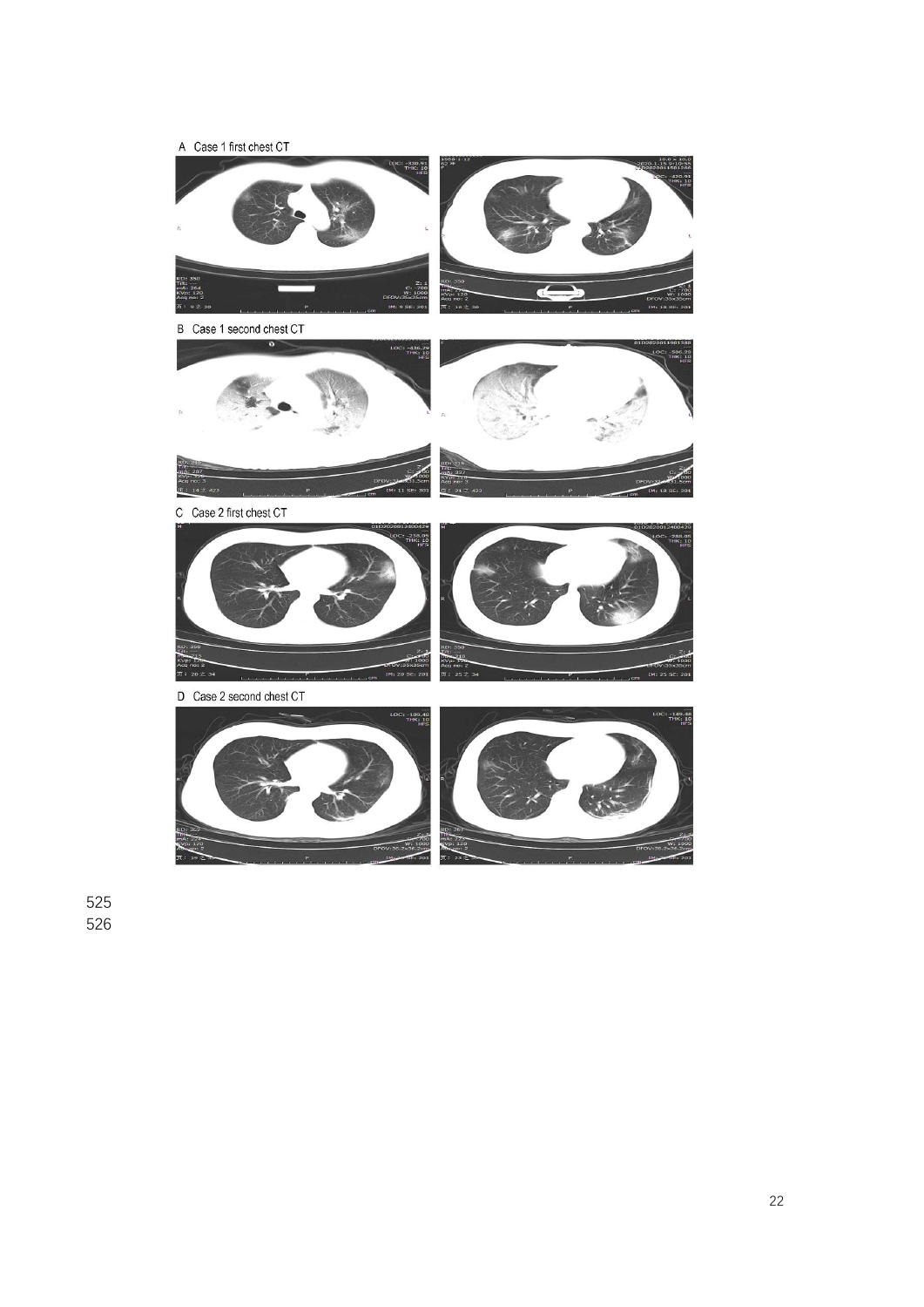# Figure 2: Plasma cytokines levels in patients with COVID-19

Series of comparisons of plasma cytokines levels between severe cases (n=9) and moderate

- 529 cases (n=7). All data represent mean  $\pm$  SEM. Differences were tested using unpaired 2-sided
- Student's t test.

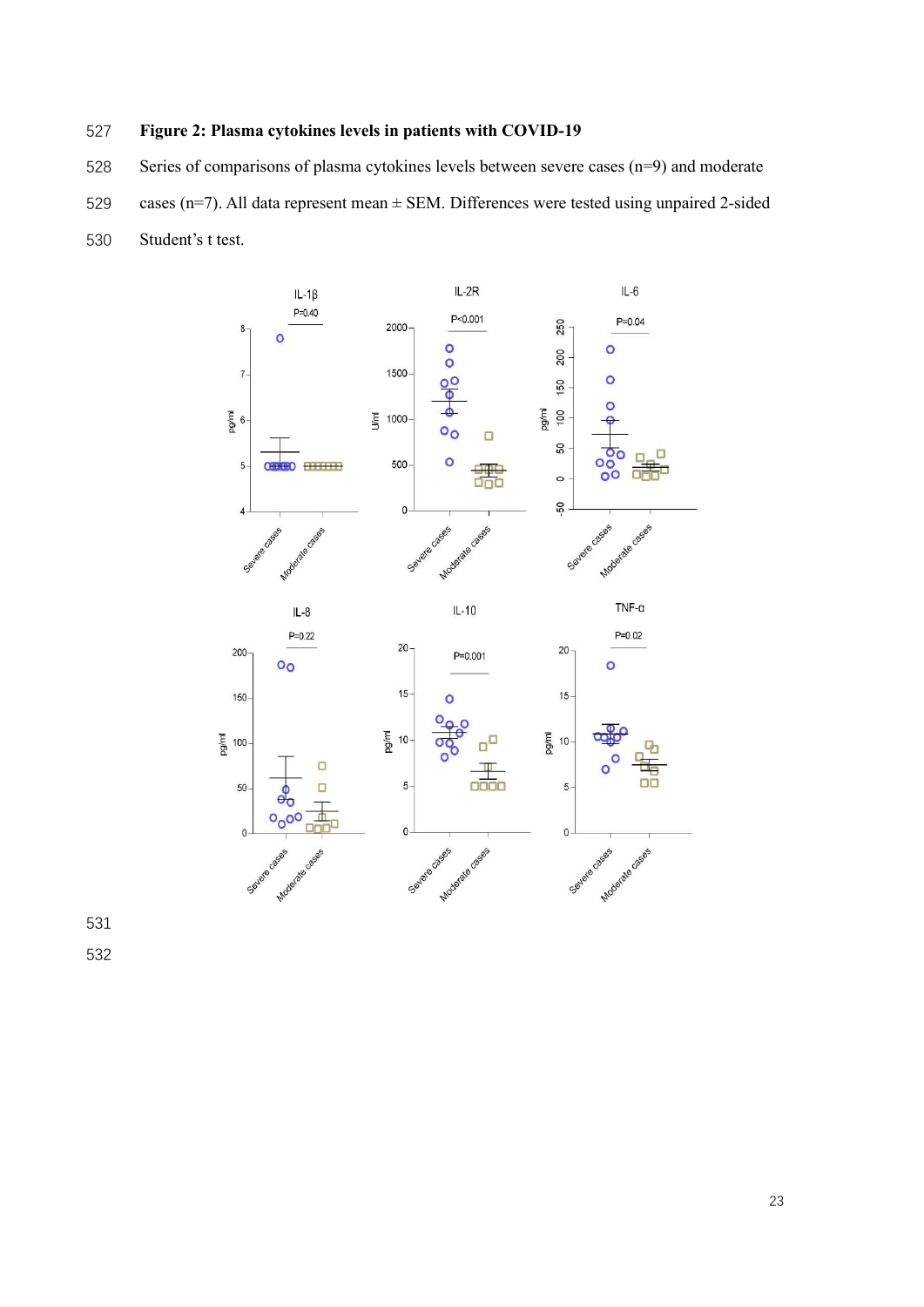#### Figure 3: Number of immune cell subsets and proportion of IFN-γ expression in patients

#### with COVID-19

- $(4)$  Flow cytometry staining of natural killer (NK) cells, CD4<sup>+</sup>T cells, CD8<sup>+</sup>T cells and Tregs
- 536 as well as production of IFN-γ by CD4<sup>+</sup>T cells, CD8<sup>+</sup>T cells and NK cells from a representative
- patient.
- 538 (B) A series of comparisons of absolute number of total T&B lymphocytes, CD4+T cells, CD8+T
- cells and NK cells between severe cases (n=8) and moderate cases (n=6). All data represent
- mean ± SEM. Differences were tested using unpaired 2-sided Student's t test.
- 541 (C) A series of comparisons of production of IFN-γ by CD4<sup>+</sup>T cells, CD8<sup>+</sup>T cells and NK cells
- 542 between severe cases (n=6) and moderate cases (n=7). All data represent mean  $\pm$  SEM.
- Differences were tested using unpaired 2-sided Student's t test.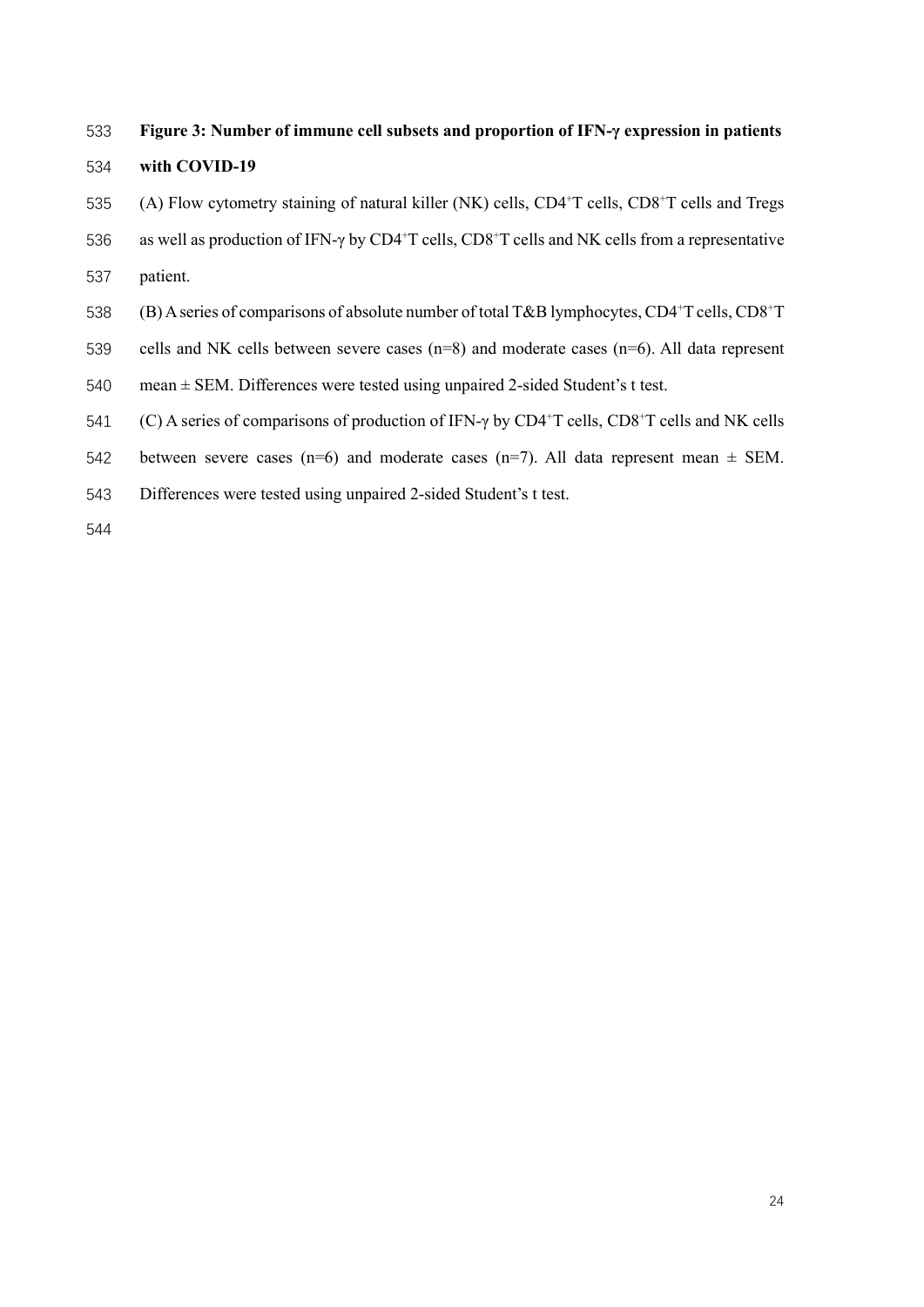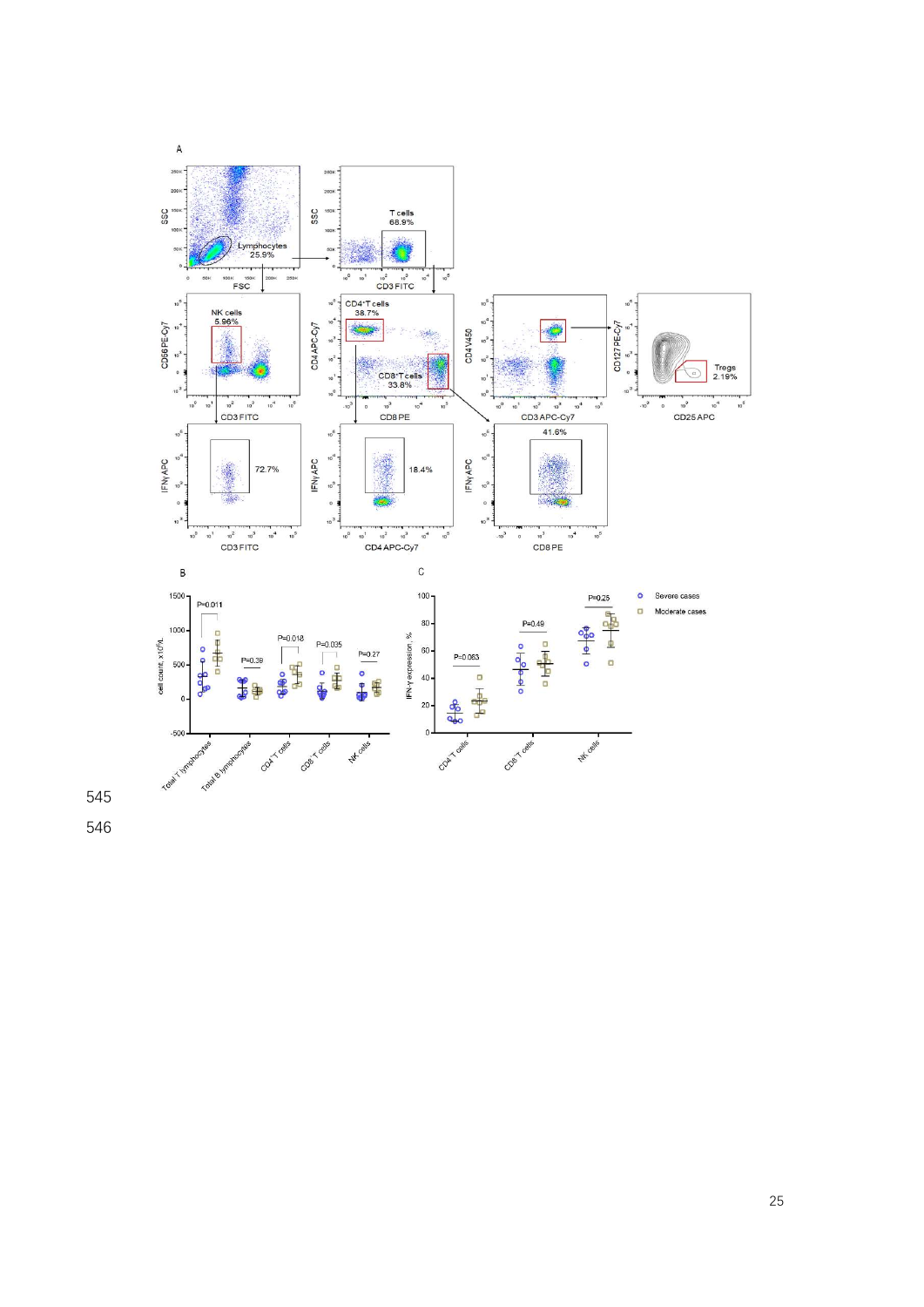|                                    | All patients      |            | severe cases                   |                   |                              | moderate cases    | P value              |
|------------------------------------|-------------------|------------|--------------------------------|-------------------|------------------------------|-------------------|----------------------|
|                                    | $(n=21)$          |            | $(n=11)$                       |                   | $(n=10)$                     |                   |                      |
| Characteristics                    |                   |            |                                |                   |                              |                   |                      |
| Males, $n$ $(\%)$                  | $17(81.0\%)$      |            | $10(90.9\%)$                   |                   | $7(70.0\%)$                  |                   | 0.31                 |
| Age, yrs                           | $56.0(50.0-65.0)$ |            |                                | $61.0(56.5-66.0)$ |                              | $52.0(42.8-56.0)$ |                      |
| $>50$                              | $15(71.4\%)$      |            |                                | $10(90.9\%)$      |                              | $5(50.0\%)$       |                      |
| Huanan seafood market exposure,    | $4(19.0\%)$       |            | $1(9.1\%)$                     |                   | $3(30.0\%)$                  |                   | 0.31                 |
| $n$ (%)                            |                   |            |                                |                   |                              |                   |                      |
| Any comorbidity, n (%)             | $7(33.3\%)$       |            | $5(45.5\%)$                    |                   | $2(20.0\%)$                  |                   | 0.36                 |
| Hypertension, $n$ (%)              | $5(23.8\%)$       |            | $4(36.4\%)$                    |                   | $1(10.0\%)$                  |                   | 0.31                 |
| Diabetes, $n$ (%)                  | $3(14.3\%)$       |            |                                | $2(18.2\%)$       |                              | $1(10.0\%)$       |                      |
| Signs and symptoms                 |                   |            |                                |                   |                              |                   |                      |
| Fever, $n/N$ (%)                   | 20/20 (100%)      |            |                                | $10/10(100\%)$    |                              | $10/10(100\%)$    |                      |
| Highest temperature, °C            | 38.7 (38.5-39.1)  |            | 38.6 (38.4-39.3)               |                   |                              | 38.8 (38.6-39.0)  | 0.87                 |
| 38.1-39.0 °C, n/N (%)              | $12/19(63.2\%)$   |            |                                | $5/9$ (55.6%)     |                              | $7/10(70.0\%)$    |                      |
| $>39.0$ °C, n/N (%)                | $7/19(36.8\%)$    |            | $4/9(44.4\%)$                  |                   | $3/10(30.0\%)$               |                   | $\ddotsc$            |
| Cough, $n/N$ (%)                   | $16/20(80.0\%)$   |            | $7/10(70.0\%)$                 |                   | $9/10(90.0\%)$               |                   | 0.58                 |
| Fatigue, n/N (%)                   | $17/20(85.0\%)$   |            | $10/10(100.0\%)$               |                   | $7/10(70.0\%)$               |                   | 0.21                 |
| Myalgia, n/N (%)                   | $8/20(40.0\%)$    |            | $5/10(50.0\%)$                 |                   | $3/10(30.0\%)$               |                   | 0.65                 |
| Sputum production, n/N (%)         | 5/20(25%)         |            | $2/10(20.0\%)$                 |                   | $3/10(30.0\%)$               |                   | 1.00                 |
| Headache, n/N (%)                  | $2/20(10.0\%)$    |            | $1/10$ (10.0%)                 |                   | $1/10(10.0\%)$               |                   | $1.00\,$             |
| Diarrhea, n/N (%)                  | $4/20(20.0\%)$    |            | $1/10(10.0\%)$                 |                   | $3/10(30.0\%)$               |                   | 0.58                 |
| Chest tightness, $n/N$ (%)         | $11/20(55.0\%)$   |            | $8/10(80.0\%)$                 |                   | $3/10(30.0\%)$               |                   | 0.07                 |
| Coma, $n$ $(\%)$                   | $1(4.8\%)$        |            | $1(9.1\%)$                     |                   | $0(0.0\%)$                   |                   | 1.00                 |
| Dyspnea, $n$ $(\%)$                | $11(52.4\%)$      |            | 11 $(100.0\%)$                 |                   | $0(0.0\%)$                   |                   | 0.000                |
| Days from illness onset to dyspnea | $8.0(7.0-10.0)$   |            | $8.0(7.0-10.0)$                |                   | NA                           |                   | NA                   |
| Systolic pressure, mm Hg           | 122.0             | $(109.0 -$ | 124.0                          | $(118.5 -$        | 120.0                        | $(107.5 -$        | 0.17                 |
|                                    | 135.0)            |            | 145.5)                         |                   | 134.0)                       |                   |                      |
| $>140$ mmHg, n $(\%)$              | $4(19.0\%)$       |            | $4(36.4\%)$                    |                   | $0(0.0\%)$                   |                   | 0.09                 |
| Heart rate, bpm                    | $(78.0 -$<br>89.0 |            | 95.0 (77.0-108.0)              |                   | 89.0 (85.5-96.0)             |                   | 0.90                 |
|                                    | 106.0             |            |                                |                   |                              |                   |                      |
| Respiratory rate, per min          | $21.0(20.0-25.0)$ |            | $25.0(22.5-31.0)$              |                   | $20.0(20.0-20.8)$            |                   | 0.005                |
| $≥30$ , n (%)                      | $5(23.8\%)$       |            | $5(45.5\%)$                    |                   | $0(0.0\%)$                   |                   | 0.035                |
| Percutaneous oxygen saturation     | $11(52.4\%)$      |            | $11(100.0\%)$                  |                   | $0(0.0\%)$                   |                   | 0.000                |
| $\leq$ 93 % on room air            |                   |            |                                |                   |                              |                   |                      |
| PaO2/FiO2                          | 172.0             | $(102.1 -$ | 104.8                          | $(94.6 -$         | 371.7                        | $(350.0 -$        | 0.001                |
|                                    | 350.0             |            | 119.0)                         |                   | 422.7)                       |                   |                      |
| $>300$ , n/N (%)                   | $3/10(30.0\%)$    |            | $0/6$ $(0.0\%)$                |                   | $4/4$ (100.0%)               |                   | 0.007                |
| 200-300, n/N (%)                   | $2/10(20.0\%)$    |            | $1/6$ (16.7%)<br>$2/6$ (33.3%) |                   | $0/4$ (0.0%)<br>$0/4$ (0.0%) |                   | $\ddot{\phantom{0}}$ |
| 100-200, $n/N$ (%)                 | $2/10(20.0\%)$    |            |                                |                   |                              |                   | $\ddot{\phantom{a}}$ |
| ≤100, n/N $(\%$ )                  | $3/10(30.0\%)$    |            | $3/6(50.0\%)$                  |                   | $0/4$ $(0.0\%)$              |                   |                      |

# 547 Table 1 Demographics and baseline characteristics of patients with COVID-19

548 Abbreviations: COVID-19, Coronavirus Disease 2019; FiO2, inspiratory oxygen fraction; IQR, 549 interquartile range; PaO2, arterial oxygen tension; SARS-CoV-2, severe acute respiratory syndrome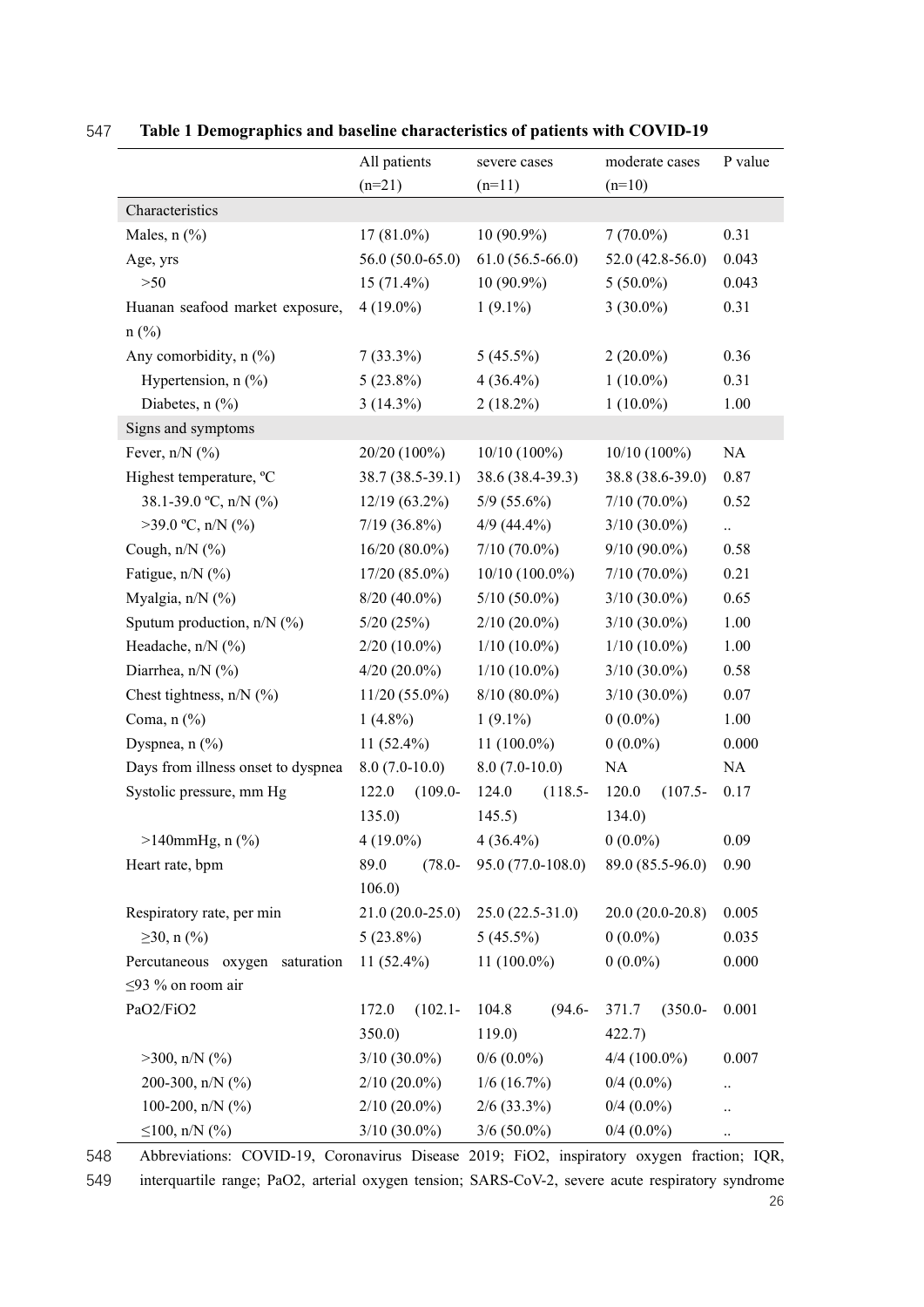- coronavirus 2. Data are median (IQR), n (%), or n/N (%), where N is the total number of patients with
- 551 available data. p values comparing severe cases and moderate cases are from  $\chi^2$  test, Fisher's exact test,
- or unpaired 2-sided Student's t test.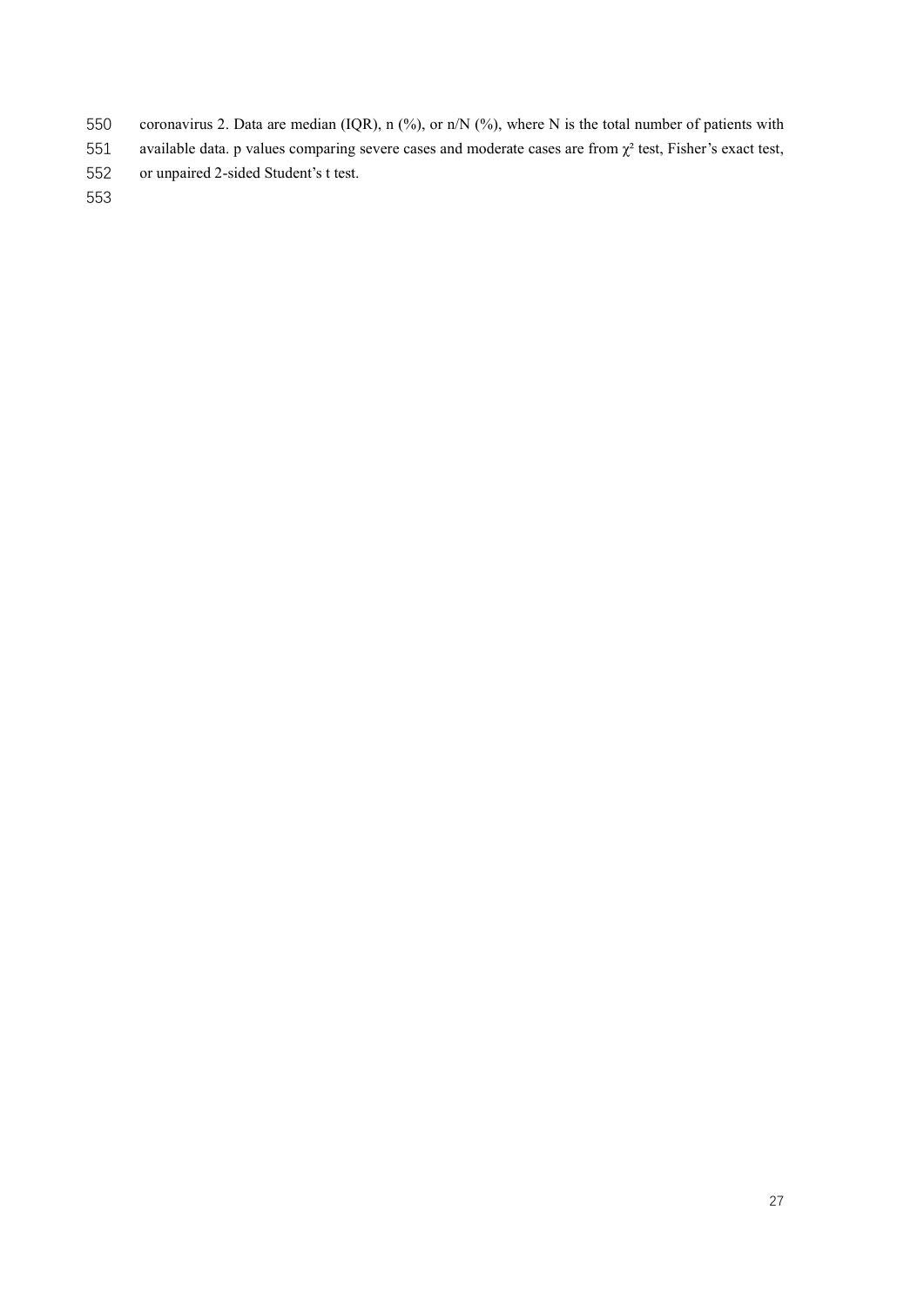|                                                                    | Normal        | All patients         | severe cases          | moderate cases      | $\, {\bf P}$ |
|--------------------------------------------------------------------|---------------|----------------------|-----------------------|---------------------|--------------|
|                                                                    | range         | $(n=21)$             | $(n=11)$              | $(n=10)$            | value        |
| White blood cell count, $\times$ 10 <sup>9</sup> /L<br>$3.5 - 9.5$ |               | $5.7(4.6-8.3)$       | $8.3(6.2-10.4)$       | $4.5(3.9-5.5)$      | 0.003        |
| $<$ 4, n $(\frac{9}{0})$                                           |               | $3(14.3\%)$          | $0(0.0\%)$            | $3(30.0\%)$         | 0.017        |
| 4-10, $n$ (%)                                                      |               | $15(71.4\%)$         | 8(72.7%)              | $7(70.0\%)$         | $\ddotsc$    |
| $\geq 10$ , n (%)                                                  |               | $3(14.3\%)$          | 3(27.3%)              | $0(0.0\%)$          | $\ldots$     |
| Neutrophil count, $\times$ 10 <sup>9</sup> /L                      | $1.8 - 6.3$   | $4.8(2.8-6.9)$       | $6.9(4.9-9.1)$        | $2.7(2.1-3.7)$      | 0.002        |
| Lymphocyte count, $\times$ 10 <sup>9</sup> /L                      | $1.1 - 3.2$   | $0.9(0.7-1.1)$       | $0.7(0.5-0.9)$        | $1.1(1.0-1.2)$      | 0.049        |
| $<$ 0.8, n $\left(\frac{9}{6}\right)$                              |               | $9(42.9\%)$          | 8(72.7%)              | $1(10.0\%)$         | 0.008        |
| Hemoglobin, g/L                                                    | 130-175       | 137.0 (127.0-147.0)  | 136.0 (125.5-144.5)   | 139.5 (132.8-146.0) | 0.78         |
| Platelet count, $\times$ 10 <sup>9</sup> /L                        | 125-350       | 160.0 (137.0-189.0)  | 157.0 (134.0-184.5)   | 175.6 (148.3-194.0) | 0.88         |
| $<$ 100, n $(\frac{9}{6})$                                         |               | $1(4.8\%)$           | $0(0.0\%)$            | $1(10.0\%)$         | 0.48         |
| Alanine aminotransferase, U/L                                      | $\leq 41$     | $26.0(16.0-42.0)$    | $42.0(32.5-50.0)$     | $16.0(13.3-21.8)$   | 0.000        |
| Aspartate aminotransferase, U/L                                    | $\leq 40$     | 27.0 (21.0-47.0)     | $47.0(28.0-74.5)$     | $24.0(21.5-26.5)$   | 0.014        |
| $>40$ , n $(\% )$                                                  |               | $6(28.6\%)$          | $5(45.5\%)$           | $0(0.0\%)$          | 0.035        |
| Albumin, g/L                                                       | 35.0-52.0     | 33.7 (29.6-37.4)     | 29.6 (28.6-33.0)      | $37.2(35.8-38.8)$   | 0.013        |
| $32$ g/L, n $\left(\frac{9}{0}\right)$                             |               | $8(38.1\%)$          | $7(63.6\%)$           | $1(10.0\%)$         | 0.024        |
| Total bilirubin, mmol/L                                            | $\leq$ 26     | $8.8(6.8-10.3)$      | $8.8(7.9-10.5)$       | $7.8(6.4-9.5)$      | 0.24         |
| Blood urea nitrogen, mmol/l                                        | $3.1 - 8.0$   | $5.1(4.1-6.4)$       | $6.1(5.2-9.1)$        | $4.0(3.4-4.8)$      | 0.015        |
| Creatinine, µmol/L                                                 | 59-104        | $81.0(67.0-85.0)$    | 82.0 (67.5-91.5)      | $76.5(63.3-81.0)$   | 0.21         |
| Creatine kinase, U/L                                               | $\leq$ 190    | 73.0 (63.0-287.0)    | 214.0 (90.0-329.0)    | $64.0(57.5-83.5)$   | 0.16         |
| Lactate dehydrogenase, U/L                                         | 135-225       | 336.0 (221.0-537.0)  | 537.0 (433.5-707.5)   | 224.0 (200.3-251.8) | 0.001        |
| $>300$ U/L, n $(\% )$                                              |               | 11 $(52.4\%)$        | $10(90.9\%)$          | $1(10.0\%)$         | 0.000        |
| Prothrombin time, seconds                                          | 11.5-14.5     | $13.7(13.0-14.5)$    | $14.3(13.6-14.6)$     | $13.4(12.8-13.7)$   | 0.15         |
| Activated partial thromboplastin                                   | 29.0-42.0     | 39.4 (33.6-44.5)     | 33.7 (32.1-38.4)      | 44.0 (42.6-47.6)    | 0.002        |
| time, seconds                                                      |               |                      |                       |                     |              |
| D-dimer, µg/mL                                                     | < 0.5         | $0.5(0.4-1.8)$       | $2.6(0.6-18.7)$       | $0.3(0.3-0.4)$      | 0.029        |
| Procalcitonin, ng/mL                                               | $0.02 - 0.05$ | $0.11(0.05-0.24)$    | $0.18(0.13 - 0.81)$   | $0.05(0.04-0.06)$   | 0.059        |
| $\leq 0.1$ , n/N $(\% )$                                           |               | $7/18(38.9\%)$       | $0/10(0.0\%)$         | $7/8$ $(87.5\%)$    | 0.002        |
| $0.1 - 0.25$ , n/N $(\%)$                                          |               | $6/18$ (33.3%)       | $6/10(60.0\%)$        | $0/8$ $(0.0\%)$     |              |
| $0.25 - 0.5$ , n/N $(\%)$                                          |               | $2/18(11.1\%)$       | $1/10(10.0\%)$        | $1/8$ (12.5%)       |              |
| $≥0.5$ , n/N (%)                                                   |               | $3/18$ (16.7%)       | $3/10(30.0\%)$        | $0/8$ (0.0%)        |              |
| High-sensitivity C-reactive protein,<br>$\leq$ 1                   |               | 108.4 (28.0-139.5)   | 139.4 (86.9-165.1)    | 22.0 (14.7-119.4)   | 0.003        |
| mg/L                                                               |               |                      |                       |                     |              |
| $>60$ , n/N (%)                                                    |               | 14/20(70%)           | 11/11(100.0)          | $3/9$ (33.3%)       | 0.002        |
| Ferritin, µg/L                                                     | 30-400        | 1424.6<br>$(337.4 -$ | 1598.2<br>$(1424.6 -$ | $(286.2 -$<br>337.4 | 0.049        |
|                                                                    |               | 1780.3)              | 2036.0                | 1275.4)             |              |
| $>800$ , n/N (%)                                                   |               | $12/19(63.2\%)$      | $9/9(100.0\%)$        | $3/10(30.0\%)$      | 0.003        |
| Bilateral involvement of chest                                     |               | $17/21(81.0\%)$      | $10/11(90.9\%)$       | $7/10(70.0\%)$      | 0.31         |
| computed tomography<br>scan on                                     |               |                      |                       |                     |              |
| admission                                                          |               |                      |                       |                     |              |

554 Table 2 Laboratory findings and chest CT images of patients with COVID-19

 $\overline{\phantom{a}}$ 

555 Abbreviations: COVID-19, Coronavirus Disease 2019; IQR, interquartile range; SARS-CoV-2, severe

556 acute respiratory syndrome coronavirus 2. Data are median (IQR) or n (%), or n/N (%), where N is the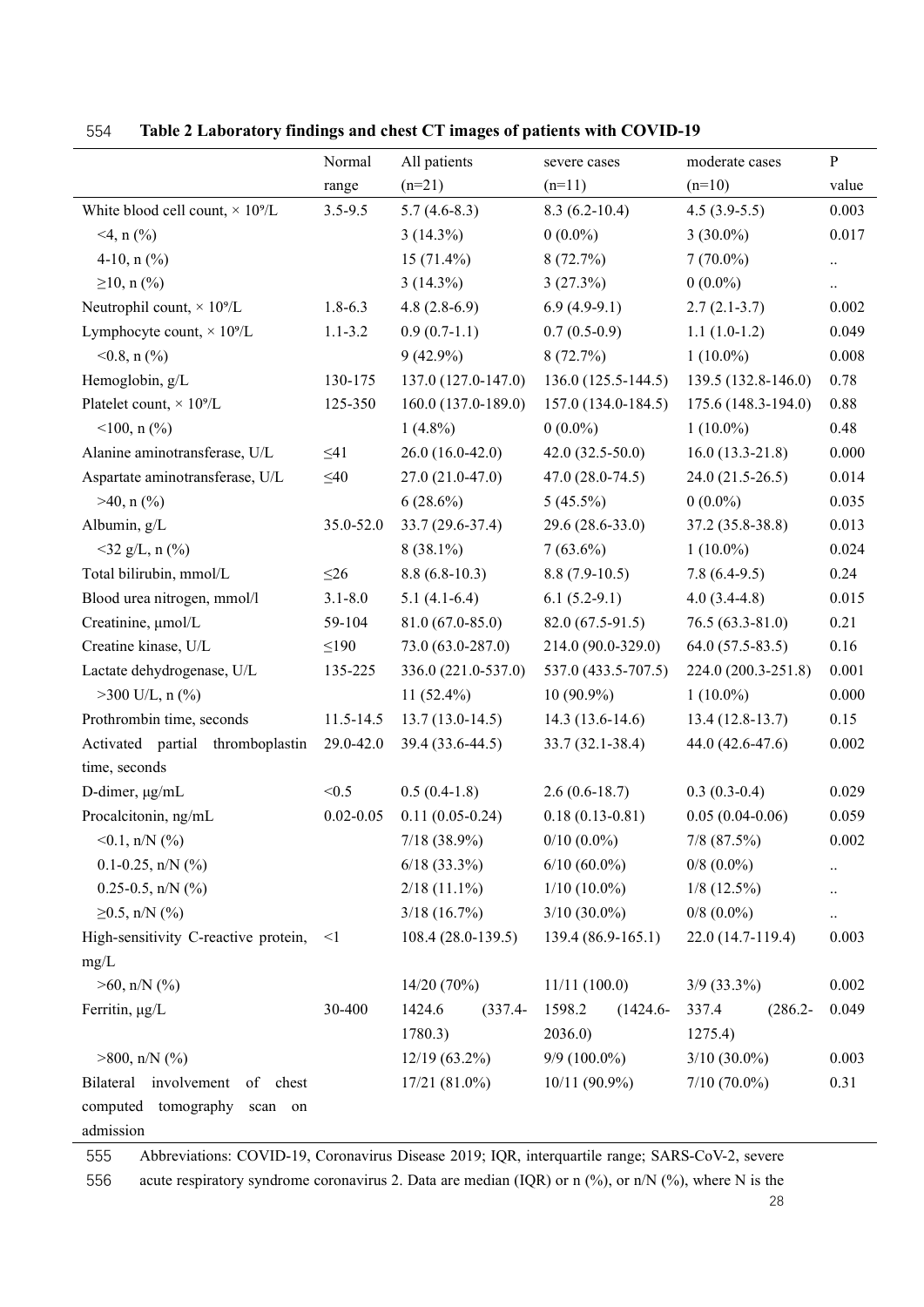- total number of patients with available data. p values comparing severe cases and moderate cases are
- 558 from  $\chi^2$ , Fisher's exact test, or unpaired 2-sided Student's t test.